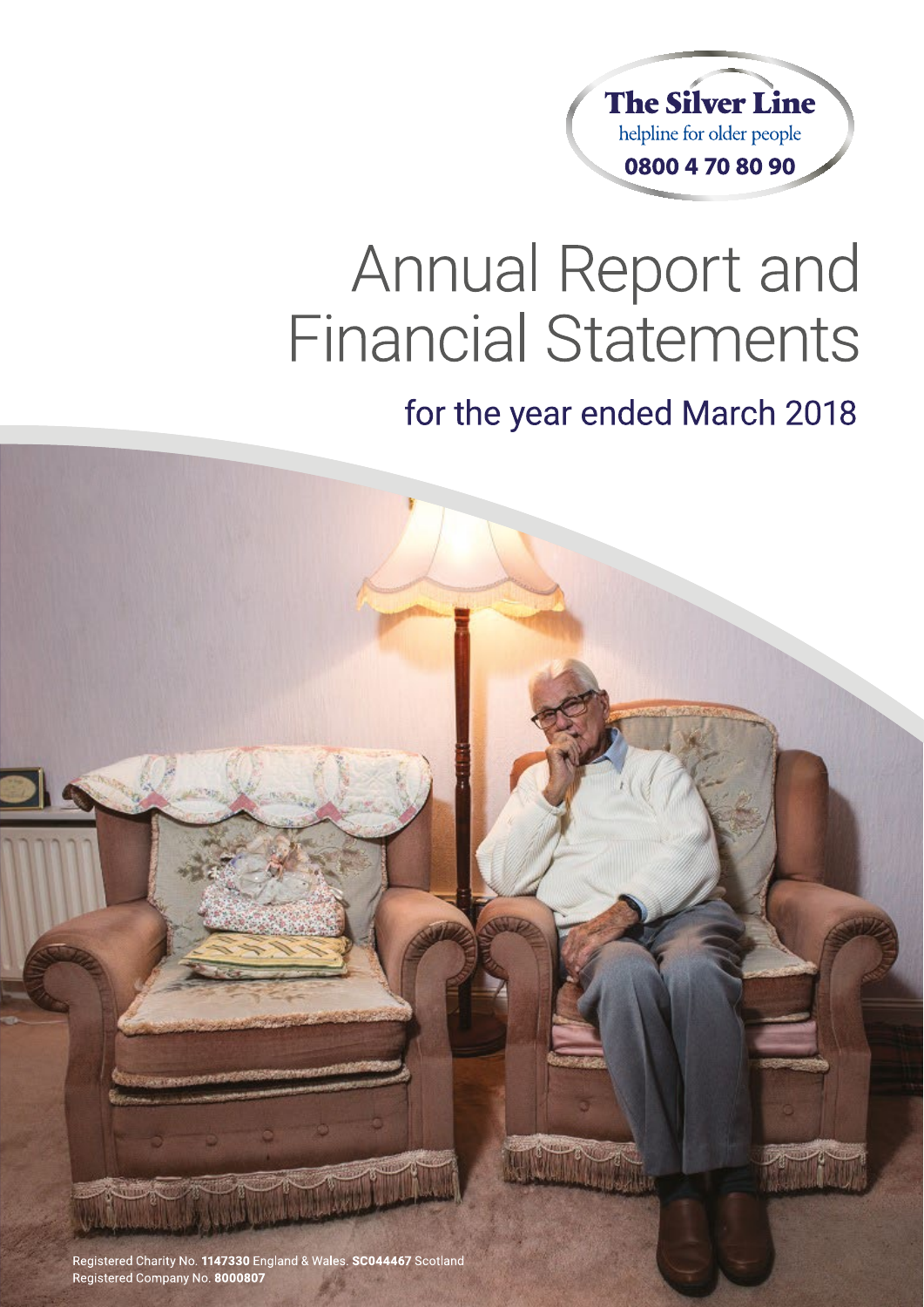### **THE SILVER LINE HELPLINE ANNUAL REPORT AND FINANCIAL STATEMENTS FOR THE YEAR ENDED 31 MARCH 2018**

Charity Registration No. 1147330 (England and Wales) SC044467 (Scotland) Company Registration No. 08000807 (England and Wales)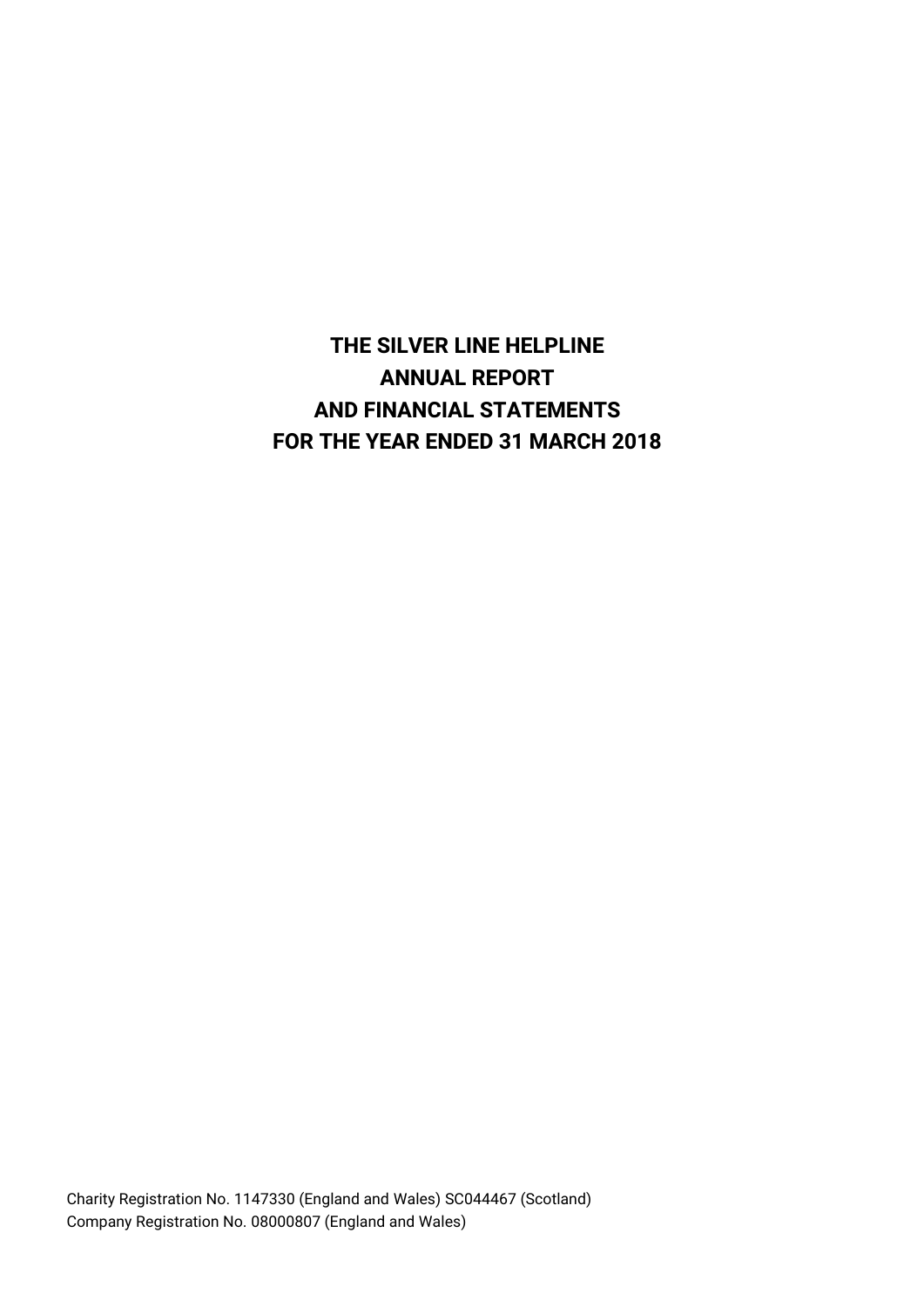| <b>CONTENTS</b>                                                                     | <b>PAGES</b>   |
|-------------------------------------------------------------------------------------|----------------|
| Legal and administrative information                                                | $\overline{2}$ |
| Statement of the President and Founder                                              | 3              |
| Statement of the Chief Executive                                                    | 4              |
| Trustees' report                                                                    | $5 - 12$       |
| Independent auditor's report                                                        | $13 - 15$      |
| Statement of financial activities<br>(including the income and expenditure account) | 16             |
| Balance sheet                                                                       | 17             |
| Statement of cash flows                                                             | 18             |
| Notes to the financial statements                                                   | 19-29          |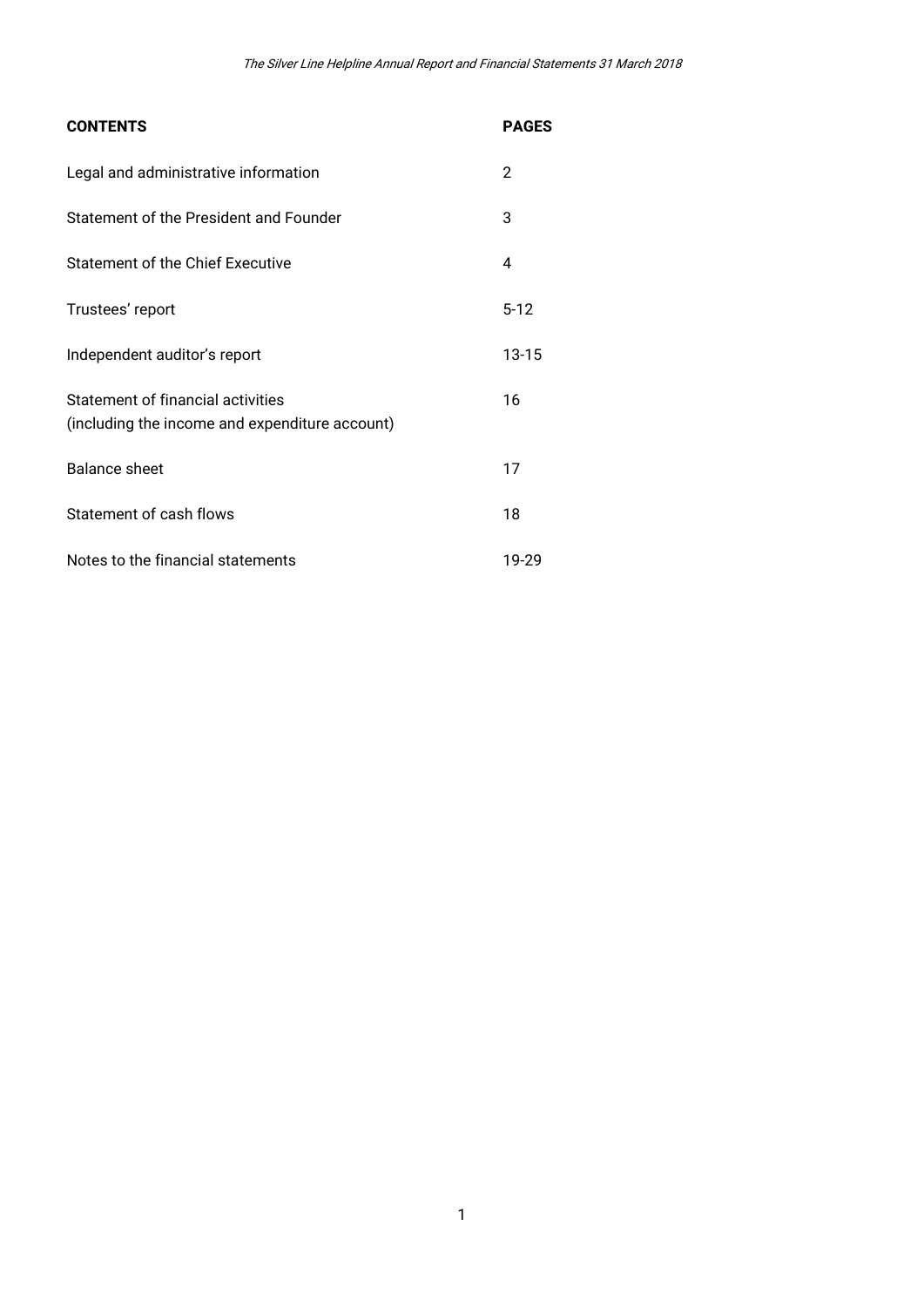#### **LEGAL AND ADMINISTRATIVE INFORMATION**

| <b>Charity Status</b>                                                                                                                                                                                                                                                                                                                                                                                                                                                                                                                                                                                    | Registered in England and Wales and in Scotland                                  |                                                                                                                                                                                                                                                                                       |  |
|----------------------------------------------------------------------------------------------------------------------------------------------------------------------------------------------------------------------------------------------------------------------------------------------------------------------------------------------------------------------------------------------------------------------------------------------------------------------------------------------------------------------------------------------------------------------------------------------------------|----------------------------------------------------------------------------------|---------------------------------------------------------------------------------------------------------------------------------------------------------------------------------------------------------------------------------------------------------------------------------------|--|
| <b>Charity Registration Numbers</b>                                                                                                                                                                                                                                                                                                                                                                                                                                                                                                                                                                      | 1147330 (England and Wales)<br>SC044467 (Scotland)                               |                                                                                                                                                                                                                                                                                       |  |
| <b>Working Name</b>                                                                                                                                                                                                                                                                                                                                                                                                                                                                                                                                                                                      | The Silver Line                                                                  |                                                                                                                                                                                                                                                                                       |  |
| <b>Registered Office and Head office</b>                                                                                                                                                                                                                                                                                                                                                                                                                                                                                                                                                                 | Trade Tower, Calico Row, London SW11 3YH                                         |                                                                                                                                                                                                                                                                                       |  |
| <b>Company Registration Number</b>                                                                                                                                                                                                                                                                                                                                                                                                                                                                                                                                                                       | 08000807                                                                         |                                                                                                                                                                                                                                                                                       |  |
| <b>Trustees</b><br>Dame Esther Rantzen DBE (President and Founder)<br>Jane Ashcroft CBE<br>Piers Ricketts (Treasurer)<br>James Christian Dingwall<br>Lorraine Jackson (Chair) (from 1 October 2018)<br>Jacqueline Gittins<br>Michael Josephson MBE<br><b>Andrew Geddes</b><br>Eileen Hammond<br>Rt Hon Paul Burstow (resigned 23 August 2017)<br>Professor Patrick Geoghegan OBE (resigned 1 April 2018)<br>Reverend Rose Hudson-Wilkin (resigned 1 April 2018)<br>Brett Walsh (resigned 10 April 2018)<br>Lady Susan Chinn CBE (resigned 16 June 2018)<br>Ben Summerskill OBE (resigned 1 October 2018) |                                                                                  | <b>Date of Appointment</b><br>21 March 2012<br>4 July 2012<br>21 January 2016<br>1 April 2017<br>1 April 2017<br>1 April 2017<br>1 April 2017<br>1 April 2018<br>1 April 2018<br>10 December 2012<br>11 June 2012<br>16 June 2015<br>1 April 2018<br>10 December 2012<br>1 April 2017 |  |
| <b>Chief Executive Officer and</b><br><b>Company Secretary</b>                                                                                                                                                                                                                                                                                                                                                                                                                                                                                                                                           | Sophie Andrews OBE                                                               |                                                                                                                                                                                                                                                                                       |  |
| <b>Royal Patron</b>                                                                                                                                                                                                                                                                                                                                                                                                                                                                                                                                                                                      | H.R.H The Duchess of Cornwall                                                    |                                                                                                                                                                                                                                                                                       |  |
| Website                                                                                                                                                                                                                                                                                                                                                                                                                                                                                                                                                                                                  | www.thesilverline.org.uk                                                         |                                                                                                                                                                                                                                                                                       |  |
| <b>Auditors</b>                                                                                                                                                                                                                                                                                                                                                                                                                                                                                                                                                                                          | Saffery Champness LLP<br>71 Queen Victoria Street<br>London EC4V 4BE             |                                                                                                                                                                                                                                                                                       |  |
| <b>Legal advisers</b>                                                                                                                                                                                                                                                                                                                                                                                                                                                                                                                                                                                    | Mills & Reeve LLP<br>Botanic House, 100 Hills Road<br>Cambridge CB2 1PH          |                                                                                                                                                                                                                                                                                       |  |
| <b>Bankers</b>                                                                                                                                                                                                                                                                                                                                                                                                                                                                                                                                                                                           | <b>Barclays Bank Plc</b><br>Soho Square Branch, 27 Soho Square<br>London W1D 3QR |                                                                                                                                                                                                                                                                                       |  |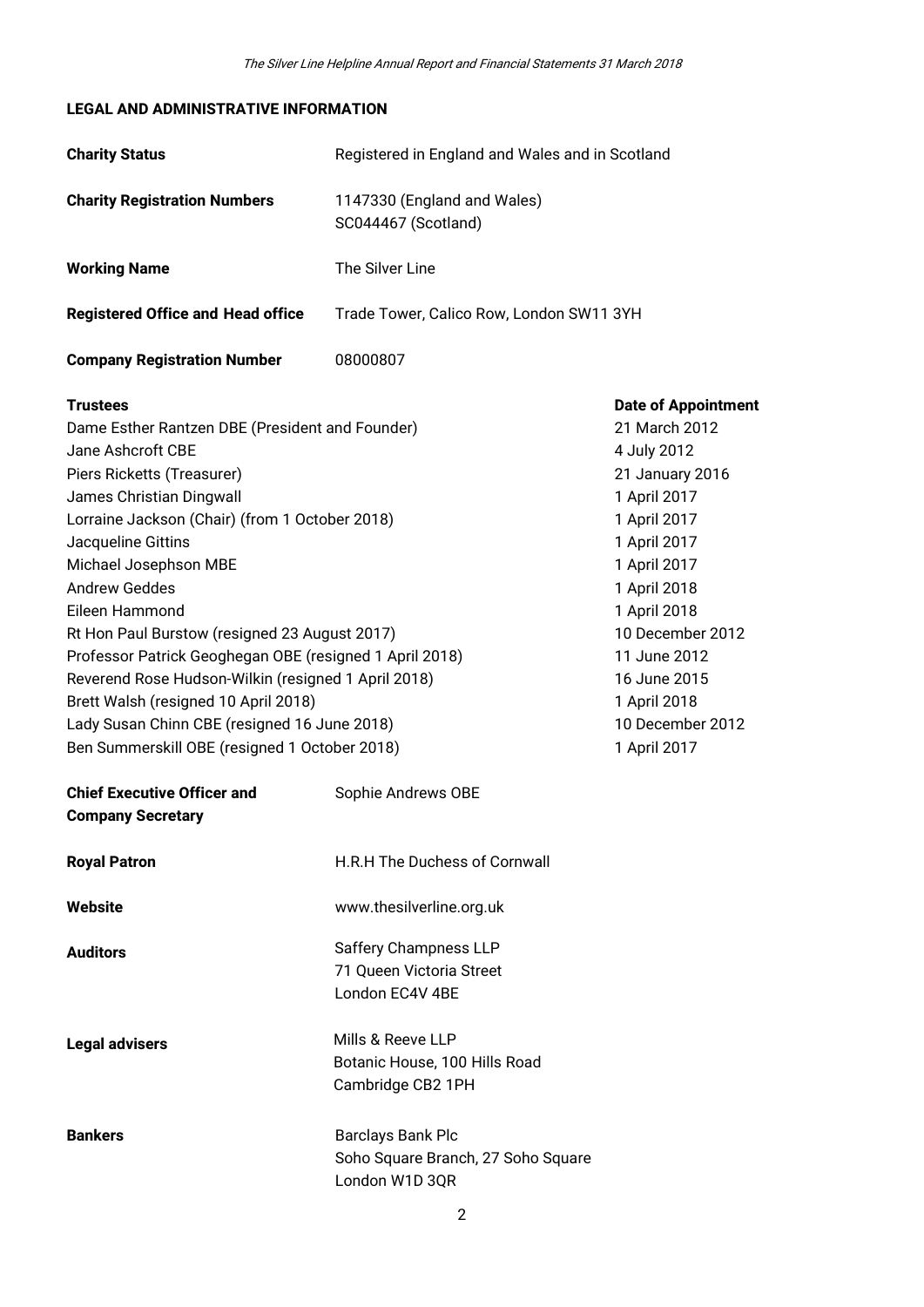#### **STATEMENT OF THE PRESIDENT AND FOUNDER FOR THE YEAR ENDED 31 MARCH 2018**

Here's a mystery. If you look at the nation's top ten most popular charities, you won't find any mention of older people. Cancer, yes. Dogs, yes. Heart Disease and the National Trust, yes. And of course these are important, well-loved causes, but given the fact that more of us are living longer, and many older people need help and support, surely the charities working them, like The Silver Line, should have a place high in the top ten. Especially since older people are such a valuable resource. For their sake, and for ours, we must change attitudes to older people. The day Childline launched in October 1986 I took part in 19 broadcasts and donations from the public came flooding in. When the Silver Line launched, I was extremely lucky to be able to discuss it on one tv show and a few local radio stations. And although we were extremely lucky to be supported by Comic Relief and The Big Lottery Fund, we have always had to depend upon the generosity of grant-making foundations and businesses working in the sector for our funding.

And yet it was clear from the start that we were urgently needed. Loneliness among older people is at epidemic level. In fact our early funders asked us to grow as quickly as we could to meet the demand. And now, thanks to our brilliant team of staff and volunteers, awareness has grown and our reputation is so high that a very large number of health care professionals and others looking after older people refer their patients and residents to us. Before we reached our fifth birthday we had received well over two million calls, so we feel we have proved the demand. And we have also shown how effective we are, we have outcomes we can point to. We have conducted regular evaluations and receive the most touching letters from callers who tell us we have transformed their lives, that they no longer feel utterly alone.

Perhaps for some the idea of old age is uncomfortable, older people have been given an image by politicians and the media associated with dementia, disability, bed-blocking, and grumpiness, whereas in my grandmother's day older people were thought of as wiser, more experienced, more useful and great fun. And we at The Silver Line know the reality. Listening to hundreds of thousands of calls we know they are an invaluable resource, so many families today depend on the Bank of Mum and Dad, the baby-sitter duties and the childcare support, and they have such wonderful life stories to tell. Whatever the reason, we at The Silver Line are determined to reverse these attitudes. We are going to celebrate old age, and fight for the older people in Britain to have a better quality of life, and friendship. But we will need your help. As well as our volunteer befrienders, we need donations, volunteer fund-raisers, regular givers, alongside the companies and foundations with vision and understanding to support our work.

Older people in Britain need and deserve our service. After a recent newspaper article I received an anonymous letter, anonymous because loneliness carries such a stigma, "Dame Rantzen", he said. "Try and keep Silver Line going. I am a ninety year old. Been alone for the past seven years. No siblings. No children. Seven Christmas Days and lunches alone. That's what loneliness is. God help us all. A small donation in the post". How typical of his generation, that his instinct was to help others who suffer the loneliness he has endured for years. With your support we will make sure we reach out to him, and the older people like him, to offer what they need, and what we as a charity need too. The best gift of all, the gift of friendship.

Dame Ferno Rudun

Dame Esther Rantzen DBE President and Founder

Date 1st November 2018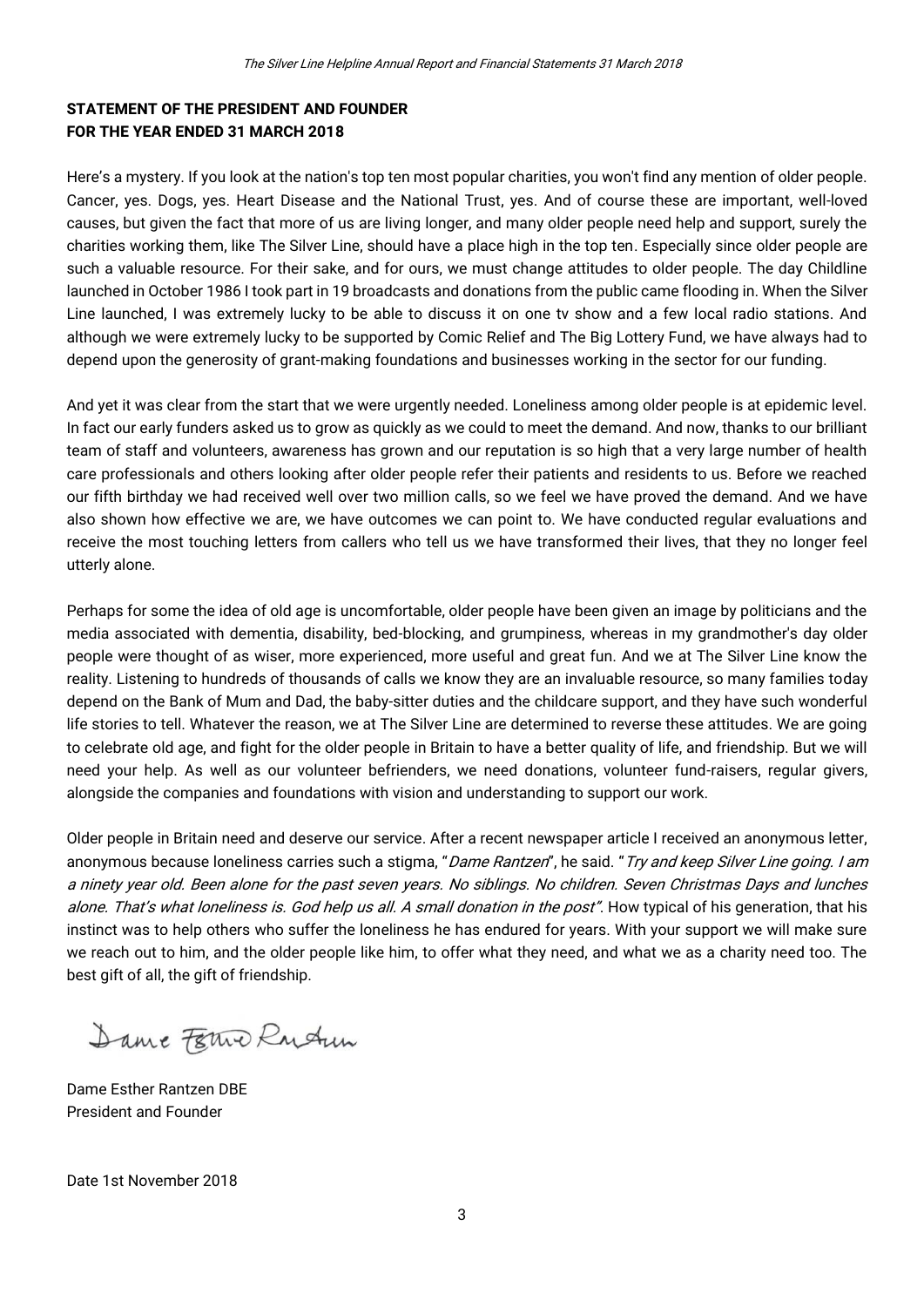#### **STATEMENT OF THE CHIEF EXECUTIVE**

#### **FOR THE YEAR ENDED 31 MARCH 2018**

In each year of The Silver Line's short history we've seen a remarkable increase in demand for the charity's services. This year, with more than 500,000 calls received for the first time, was no exception. A further significant milestone shortly after the end of the reporting year was our two millionth call, received in July. We know that we're needed and also, more important, that we make a huge difference. For the first time this year we surveyed older people, volunteers and staff about our impact. The response was overwhelmingly positive. While we can't change the impact of deteriorating health conditions we can have a positive impact on a person's sense of self-worth and confidence. More than nine in ten respondents reported that using our services had improved their sense of happiness.

Important new research from Claire Preston & Stephen Moore at Cambridge University, Ringing the Changes; the role of telephone communication in a helpline and befriending service targeting loneliness in older people, also confirmed The Silver Line's success in reaching the most vulnerable and isolated older people. 'The ease of individual accessibility, inclusion of geographically dispersed participants, low cost and relative anonymity, are identified as significant benefits, particularly for those who might face mobility or other issues in accessing face-to-face support'. Our helpline is now receiving over 10,500 calls each week, the vast majority at night and weekends when no other service is available. Since our national launch in November 2013 we've also recruited and trained almost 5,000 volunteers who support older people via telephone and letter engagement. In addition, we continue to offer group calls –Silver Circles – and our low-level advocacy service – Silver Connects.

Knowing there's a huge need for our service and that we make a demonstrable difference to countless lives, our biggest challenge remains to ensure we're here in the future. Our significant start-up funding from the Big Lottery has been transformational, helping us to achieve huge growth in a short space of time. We're grateful to every Lottery player who has made that possible. As that funding approaches its end, the last financial year has been one of consolidation to ensure we build a sustainable funding base through the development of new income streams, while also carefully controlling our expenditure.

We remain confident we can continue to attract growing support from individuals, corporate sponsors and of course the grant funders who've made our success possible thus far. We're hugely grateful to every one of them. Equally important, it goes without saying that we couldn't achieve any of what we've done without the remarkable commitment and dedication of so many volunteers and staff. We're immeasurably grateful to them too for what they do and also to our callers for the valuable feedback we receive each day. They, of course, often explain it best:

''When I first contacted Silver Line I was feeling depressed and in pain due to secondary cancer lymphoma. I now feel much better about everything in general and having a friendly phone call once a week has made such a difference. It gives me back my confidence to know that there's always someone at the end of a phone 24/7 if needed. I don't feel so lonely now. Thank you so much for caring.'

Thank you to every one of our supporters for the part you've played and are playing in ensuring The Silver Line continues to be here  $-24/7$ , 365 days a year.

Sophie Androns

Sophie Andrews OBE Chief Executive

Date 1st November 2018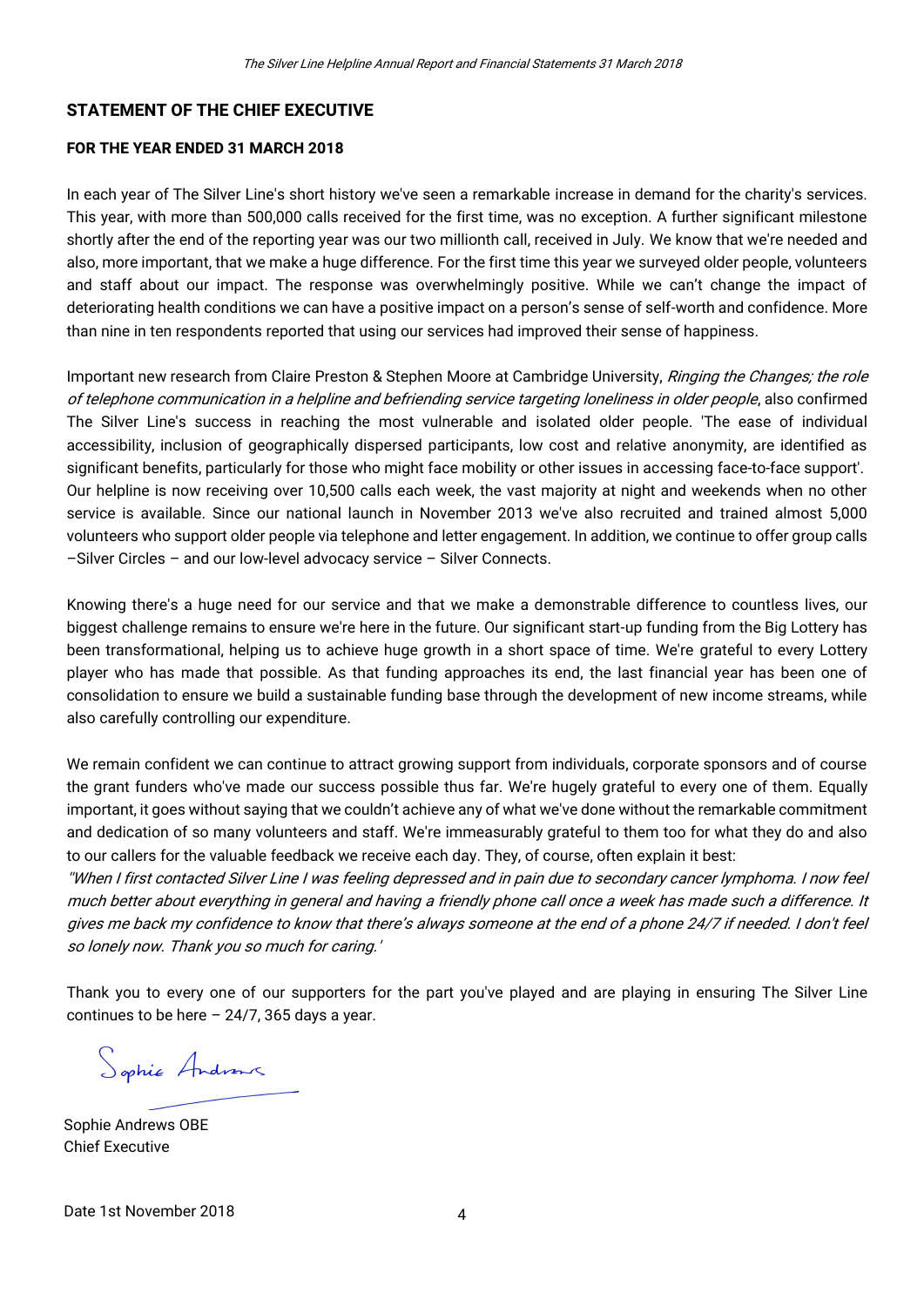#### **TRUSTEES' REPORT FOR THE YEAR ENDED 31 MARCH 2018**

The trustees are pleased to present their report together with the financial statements of the charity for the year ended 31 March 2018, which also represents the Trustees' Report which is required to be prepared by Part 8 of the Charities Act 2011.

The directors of the charitable company (the charity) are its trustees for the purpose of charity law, and throughout the report and financial statements are collectively referred to as "the trustees". The trustees who served during the year are set out on page 2. Legal and administrative information is set out on page 2, and the statements of the President and Founder, and of the Chief Executive Officer form part of this report.

The financial statements have been prepared in accordance with the accounting policies set out in the notes to the financial statements, applicable accounting standards, current statutory requirements, the Companies Act 2006, the requirements of Accounting and Reporting by Charities: Statement of Recommended Practice (SORP) applicable to charities preparing their accounts in accordance with the Financial Reporting Standard applicable in the UK (FRS102) (Charities SORP (FRS 102)), the Financial Reporting Standard applicable in the UK (FRS102) and the charity's memorandum and articles of association.

#### **Structure, Governance and Management**

The Silver Line Helpline was incorporated as a company limited by guarantee (with an exemption from using the word limited in its company name) on 21 March 2012, and it is governed by its Memorandum and Articles of Association. The company was registered as a charity in England and Wales on 18 May 2012 and its registered number is 1147330. It was also registered as a charity in Scotland on 2 December 2013 with number SC044467.

In the last financial year Piers Ricketts continued in his role as Honorary Treasurer and chaired the Finance and Governance Committee. The Remuneration Committee considered the CEO's salary, performance and also oversaw the review of salaries for the senior team. The Nominations Committee completed a recruitment process for new trustees following a skills review and gap analysis exercise. Chair of Trustees Professor Patrick Geoghegan resigned from the Board at the end of March 2018 and Ben Summerskill OBE was appointed as the new Chair. Lorraine Jackson was appointed as Vice Chair.

New trustees may be appointed by the members by ordinary resolution. They may also be appointed by the board of trustees, but if so the new trustees must retire at the next Annual General Meeting (AGM), although they will be eligible for re-appointment by the members at the AGM. At each AGM one third of the trustees are subject to retirement by rotation but are eligible for re-appointment by the members. At the company's Annual General Meeting in November 2017 the Board approved a special resolution in which amendments to the Articles of Association were made. The main changes were to define the maximum number of board members to be twelve (minimum three) and to limit the term of office for trustees to a maximum of seven years from the date of their formal appointment at the AGM. The amendments also defined the role and non-voting rights of both President and Patron.

In the period of these financial statements to the date of signing the following trustees stepped down; Professor Patrick Geoghegan (former Chair of Trustees), Lady Susan Chinn, Rt Hon Paul Burstow, Rev Rose Hudson-Wilkin, Brett Walsh and Ben Summerskill. We would like to take this opportunity to thank them all for their valuable contribution to The Silver Line Helpline's Board of Trustees. In April 2018, following a full and open recruitment process we appointed Andrew Geddes and Eileen Hammond as new trustees. All new trustees are supported by being provided with a full set of papers that provide details on previous decisions, previous minutes of Board and Finance and Governance Committee meetings, plus individual meetings with the Chief Executive Officer and the senior management team.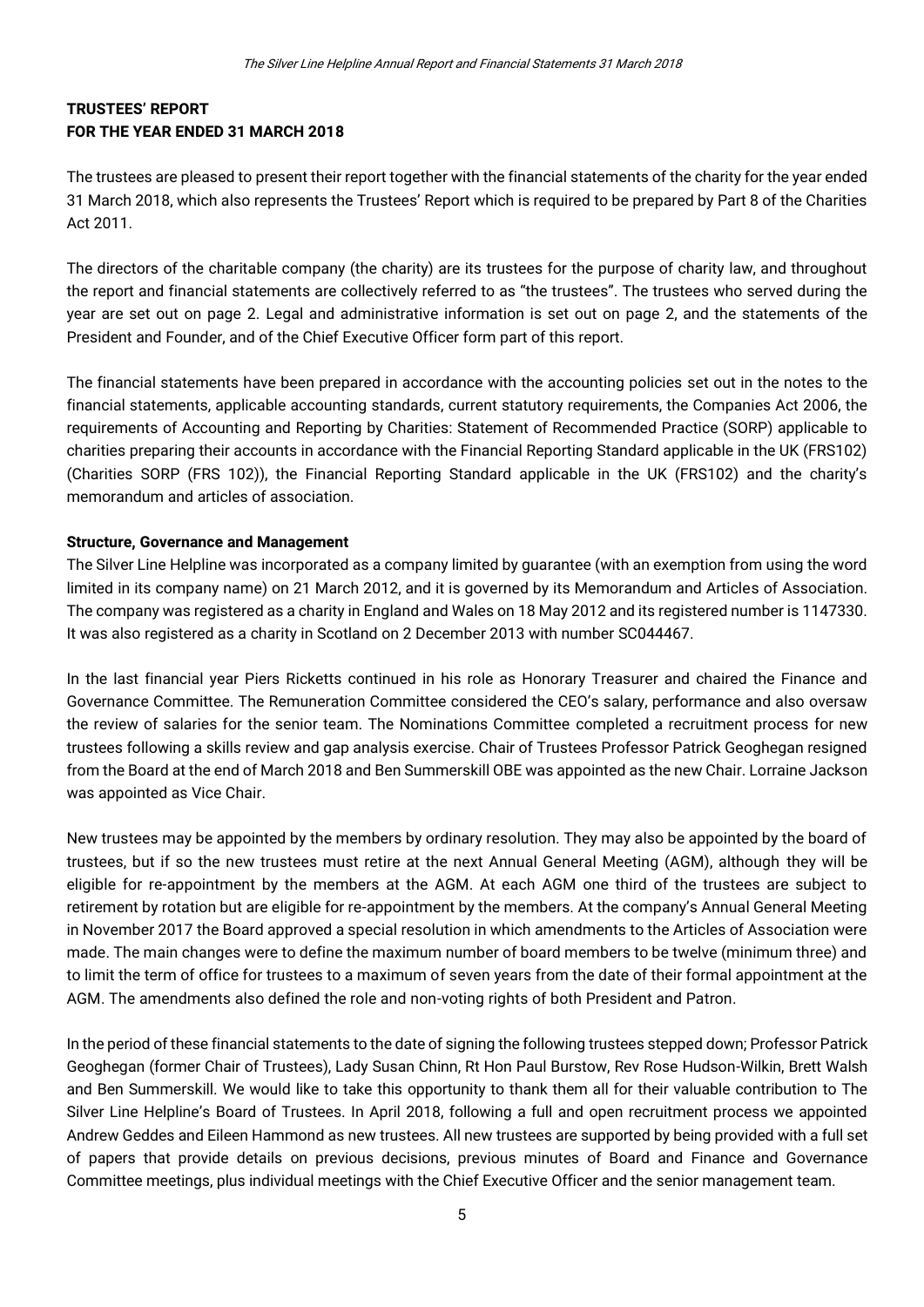The charity is governed by a board of trustees who meet to determine the strategic direction of the charity and managed by a small staff team led by the Chief Executive Officer, who put the strategy into operation and deal with the day to day running of the organisation. The Board has approved a business plan, budget and risk map and the charity is managed within these parameters with decisions outside of this being debated and agreed at full board meetings or within the Finance and Governance subcommittee. The Board has met four times in the last financial year (with four Finance and Governance meetings taking place in between the board meeting cycle). The Chief Executive Officer reports back to the Board and provides detailed papers which are circulated one week in advance of each meeting.

Attendance at Board meetings in the last financial year is as follows:

| Jane Ashcroft            | (3/4) |
|--------------------------|-------|
| Paul Burstow             | (0/2) |
| Susan Chinn              | (3/4) |
| James Christian Dingwall | (4/4) |
| Patrick Geoghegan        | (4/4) |
| Jackie Gittins           | (4/4) |
| Rose Hudson-Wilkin       | (2/4) |
| Lorraine Jackson         | (2/4) |
| Michael Josephson        | (3/4) |
| <b>Fsther Rantzen</b>    | (4/4) |
| <b>Piers Rickets</b>     | (4/4) |
| <b>Ben Summerskill</b>   | (4/4) |
|                          |       |

#### **Objectives and Activities for the Public Benefit**

The objectives, for which the charity was established, as laid down in the Memorandum and Articles of Association, are to promote the protection of older people and in particular:

- to set and up and maintain telephone lines or other means of communication or correspondence to assist older people in danger, suffering isolation, or being abused physically, sexually, mentally or financially;
- to help older people who are in danger or in need of financial, medical, protective or like assistance and to give such older people advice, guidance and comfort; and
- to befriend and support isolated older people.

The Silver Line is a unique national service that provides three key functions to support older people:

- a sign posting service to link them into the many and varied services that exist around the country;
- a friendship service to combat loneliness; and
- a means of empowering those who may be suffering abuse and neglect and, if appropriate, transferring them to specialist services.

From inception, we have been extremely clear that The Silver Line would be uncomplicated, focusing on providing excellent, easily accessible services, which do not duplicate existing ones and are strongly led by the needs of older people. Our priority remains a simple response to the intense pain of loneliness and isolation; human connection any time, day or night, through a free and confidential helpline open 24 hours a day, 365 days a year, and offering information, advice or just a simple chat whenever needed. Callers may also be offered regular friendship by one of more than 4,200 specially trained volunteer Silver Line Friends with whom they are carefully matched, and who phone or exchange a letter every week, or to join one of our Silver Circles, group facilitated calls for 6-8 people.

Our key objective is to provide a 'bridging role' for the fragmented support options for older people, our ultimate aim being to reconnect people with their communities where possible. Silver Connects, our low level advocacy service,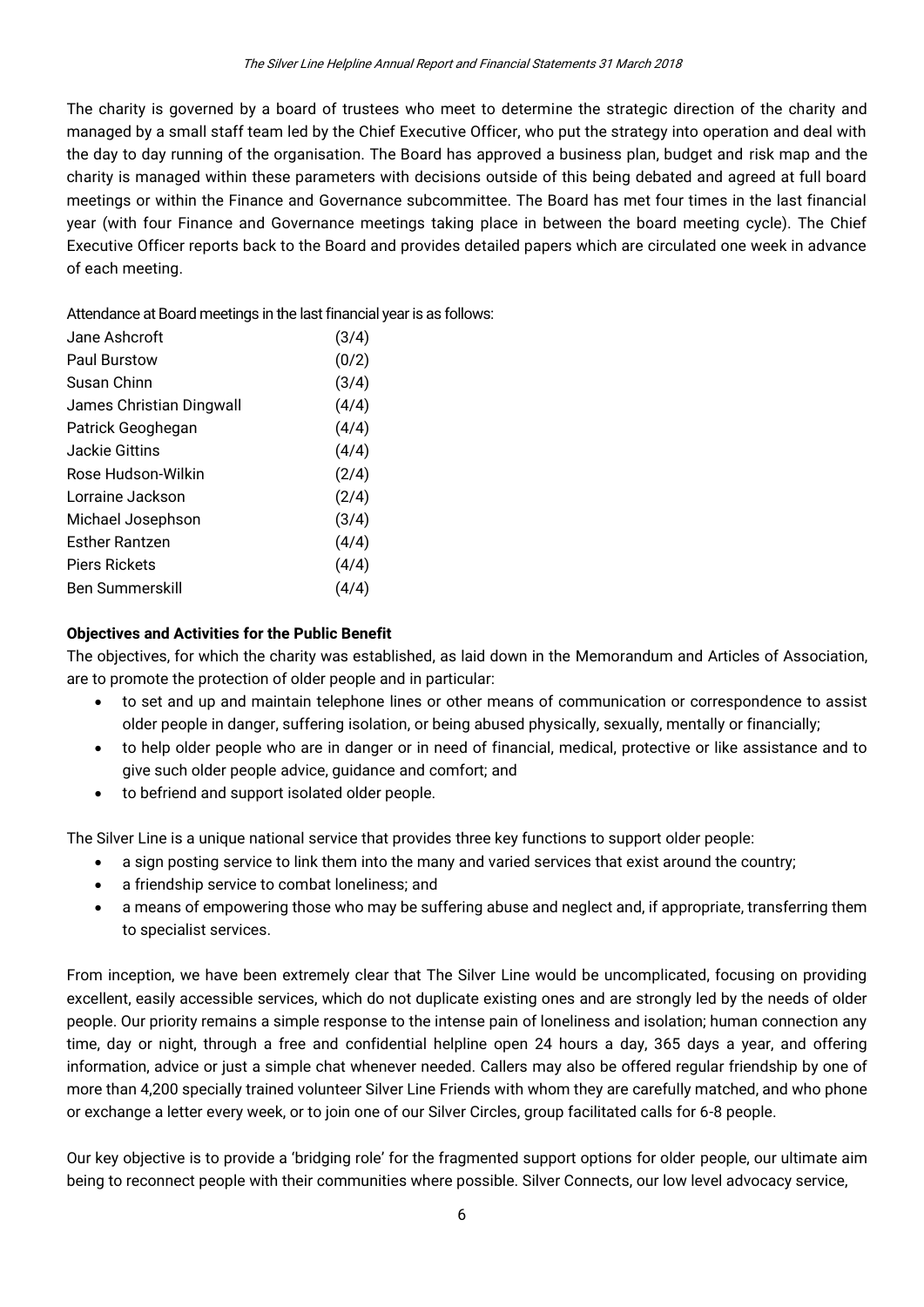provides additional support for the most vulnerable isolated older people who need help to navigate and access local services beyond straightforward signposting and information as provided by the helpline, and has been extremely successful not only in providing tangible outcomes for users but also enabling the charity to begin further integration of volunteers into other parts of the organisation beyond friendship – a critical part of our future sustainability. Above all it represents a service that was completely driven by older people who identified a gap in support, and in the two years since starting has successfully helped more than 1,100 people.

#### **Achievements and Performance**

Shortly after the end of the reporting year, The Silver Line Helpline surpassed an extraordinary milestone. We received our two millionth call. Less than five years after launching nationally in November 2013 as the UK's only 24-hour, free and confidential helpline specifically for vulnerable and isolated older people, this staggering volume of calls demonstrates the depth of loneliness and isolation experienced by many older people in the UK. More than half of callers continue to tell us that they have no one else at all to turn to, 90% live alone, and many go days without speaking to anyone.

July 2018 saw our busiest month to date with the receipt of 48,766 calls, and also our busiest day ever with 1,875 helpline calls. Not a cold, dark day but rather one of glorious sunshine. Callers told us they felt trapped and nervous due to the extreme heat. The current call volume trajectory is in excess of 10,500 calls every week and shows absolutely no signs of abating. Our referral numbers from other helplines, charities - especially mental health, and care providers at over 634,000 continues to grow rapidly, particularly at night and weekends when they are closed and when 68% of all calls, often the most complex and distressed, are received.

2017

- NVCO Mentoring and Befriending Approved Provider status achieved
- HRH Camilla Duchess of Cornwall becomes Royal Patron to coincide with her 70<sup>th</sup> birthdav
- Helpline Partnerships accreditation achieved

#### 2018

- Further two new trustees appointed
- New Fundraising Committee appointed
- 2 millionth call received
- Extension of volunteers into other parts of service beyond friendship in Silver Connects

#### **Helpline growth – call volumes**

| Year 1  | Year 2' | Year 3  | Year 4' | Year 5<br>(to Oct 18) | Cumulative<br>Total |
|---------|---------|---------|---------|-----------------------|---------------------|
| 257,884 | 373,778 | 487,826 | 498,980 | 534,752               | 2,153,220           |

The evaluation of changes and our impact on loneliness is complex to measure as feelings and perceptions vary substantially for individuals and are highly influenced by changes in circumstances and decline in health. In April we sent out our first large scale Silver Liner survey to 3,046 older people in an active matched telephone or letter friendship, to ascertain the impact of both the helpline and befriending services on their social and personal wellbeing. More than a third responded, and in all areas there was a positive impact for more than 93%.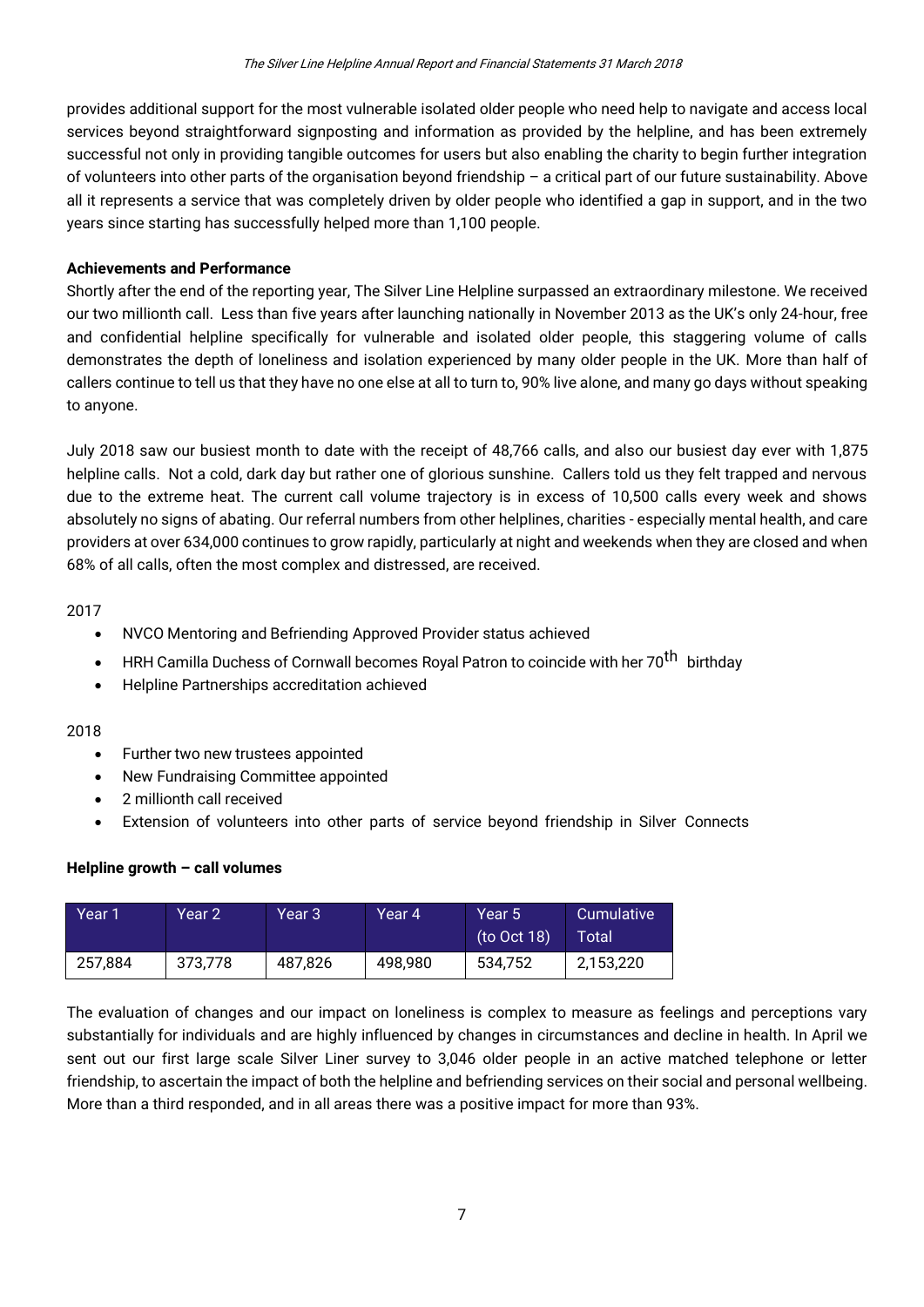

Measuring beneficiary impact is clearly essential. Independent evaluation has already helped to shape our helpline services, the CSJ evaluation of the pilot being followed by an Anglia Ruskin University (Oct 2015) appraisal which confirmed that we were reaching those most in need finding, "The Silver Line is reaching older people who are disproportionately lonely and socially isolated and have low enjoyment of life. They are also more likely than their contemporaries to have poor health and suffer from a longstanding illness or disability." Our callers report levels of loneliness six times greater than the general population in their age group and they are twice as likely to live alone than non-service users.

We have a significantly higher percentage of callers in all age groups over 60 than the proportion in the UK population as a whole. Our percentage of callers aged over 90 is almost twice the proportion in the UK population. Each month 85% of helpline calls received are from new people. "Ringing the Changes; the role of telephone communication in a helpline and befriending service targeting loneliness in older people" (Preston & Moore 2018), also affirmed its value and success in reaching the most vulnerable and isolated older people. The ease of individual accessibility, inclusion of geographically dispersed participants, low cost and relative anonymity, are identified as significant benefits, particularly for those who might face mobility or other issues in accessing face-to-face support.

The response to the Silver Line services has been extraordinary. Even after the pilot confirmed its potential value, the subsequent speed and volume of demand has exceeded all possible expectations and continues to do so as awareness and referral volumes grow in all parts of the service. The Silver Line plays a unique role for older people who are completely isolated or in unsafe situations. There is no other single contact point in the UK for lonely or isolated older people seeking information, friendship or advice available 24 hours a day. In an incredibly short timeframe we have demonstrated that we are a trusted and much-needed resource and that we are reaching the most isolated older people all over the UK.

We have identified activities where we can reduce support costs and ensure charitable expenditure is maximised.

- Support functions HR, Finance and IT have moved from London to Blackpool where costs are lower. Payroll has also been brought in-house
- Movement of other posts appropriate posts have also begun relocation to Blackpool
- The helpline office is located in Blackpool's Enterprise Zone, enabling us to negotiate 0% rates
- London HQ when our Landlord gave notice in 2017, we moved out of Central London to Battersea facilitating appropriate and controllable rent, better staff accommodation, and sufficient space to test a volunteer hub cost effectively
- Volunteers all Silver Line Friend training is now conducted by volunteers taking a train the trainer style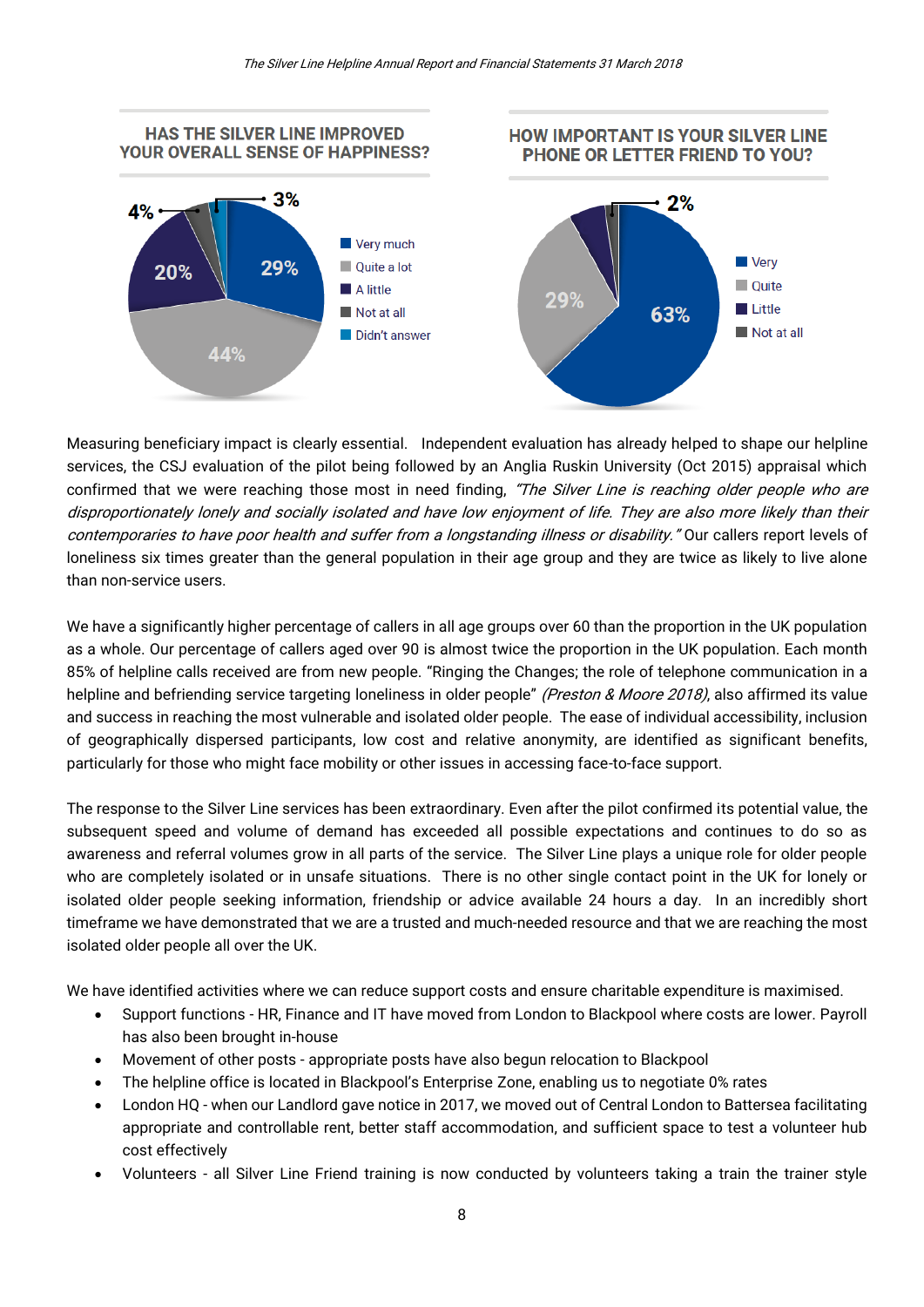approach. This alleviates costs associated with fulfilling this function which was delivered by Silver Line personnel

#### **Remuneration Policy**

Remuneration for key management personnel is set as part of the annual budget process with reference to benchmarking of pay and benefits for similar organisations. Pay incentives are approved by the trustees within the annual budget.

#### **Financial Review**

Income was £4,699,963 (2017:£5,126,370). Expenditure was £4,487,782 (2017:£4,686,125). This resulted in a net surplus of £212,181 (2017:£440,245). The charity's activities resulted in net surplus of £387,931 on unrestricted funds, but a net deficit on restricted income of £175,750. At the year end, the charity held £866,008 (2017:£797,257) in cash at bank and in hand, out of which £232,174 (2017:£252,087) was payable to creditors.

The Finance and Governance Committee and Board of Trustees reviewed the operational, strategic and project risks (associated with bringing the helpline in-house). The main risks at present relate to:

- Sustainability and ensuring that the charity has raised sufficient funds to be independent of Big Lottery funding; and
- Ensuring that the appropriate management structure is in place so that there is reduced reliance on a small number of key individuals.

The charity prepares a rolling one year income and expenditure forecast, which is regularly reviewed and compared against management accounts which are prepared monthly. They are also presented at each meeting of the Finance and Governance Committee and Board of Trustees. We have an updated business plan which covers the period of 2018-2020.

The charity has a 3 year lease over an office in London for the use of its head office staff. The charity moved to these offices in May 2017. The charity also has a 5 year lease over an office in Blackpool where the helpline is based.

Total direct charitable expenditure (excluding support costs) was £3,862,896 (2017:£3,987,743). We are a small team and have low overheads in terms of governance and support costs. We recognise that investment in fundraising is an important priority in the new financial year.

#### **Reserves Policy**

The trustees consider that the current level of reserves is not sufficient for the longer term. At 31 March 2018, the charity's reserves consisted of its unrestricted funds, which had a balance of £449,639 (including designated funds relating to fixed assets amounting to £122,132) and restricted funds, which had a balance of £441,578.

#### **Going Concern**

At the date of approval of the financial statements the trustees have a reasonable expectation that the charity has sufficient resources to continue its operations for the next twelve months. However, the charity faces a degree of uncertainty owing to the fact that Big Lottery funding has now finished and this has equated to between 40-50% of overall income in the last two financial years. In September 2018, the charity received the disappointing news that a further application to the big Lottery funding had been unsuccessful. The trustees are therefore taking steps to reduce the charity's cost base and to expand the range of its fundraising activities. The charity's financial position at the balance sheet date is sufficient to meet on-going expenditure and commitments. However the charity is reliant on future grants, donations or other new sustainable income streams in order to be able to operate in the future.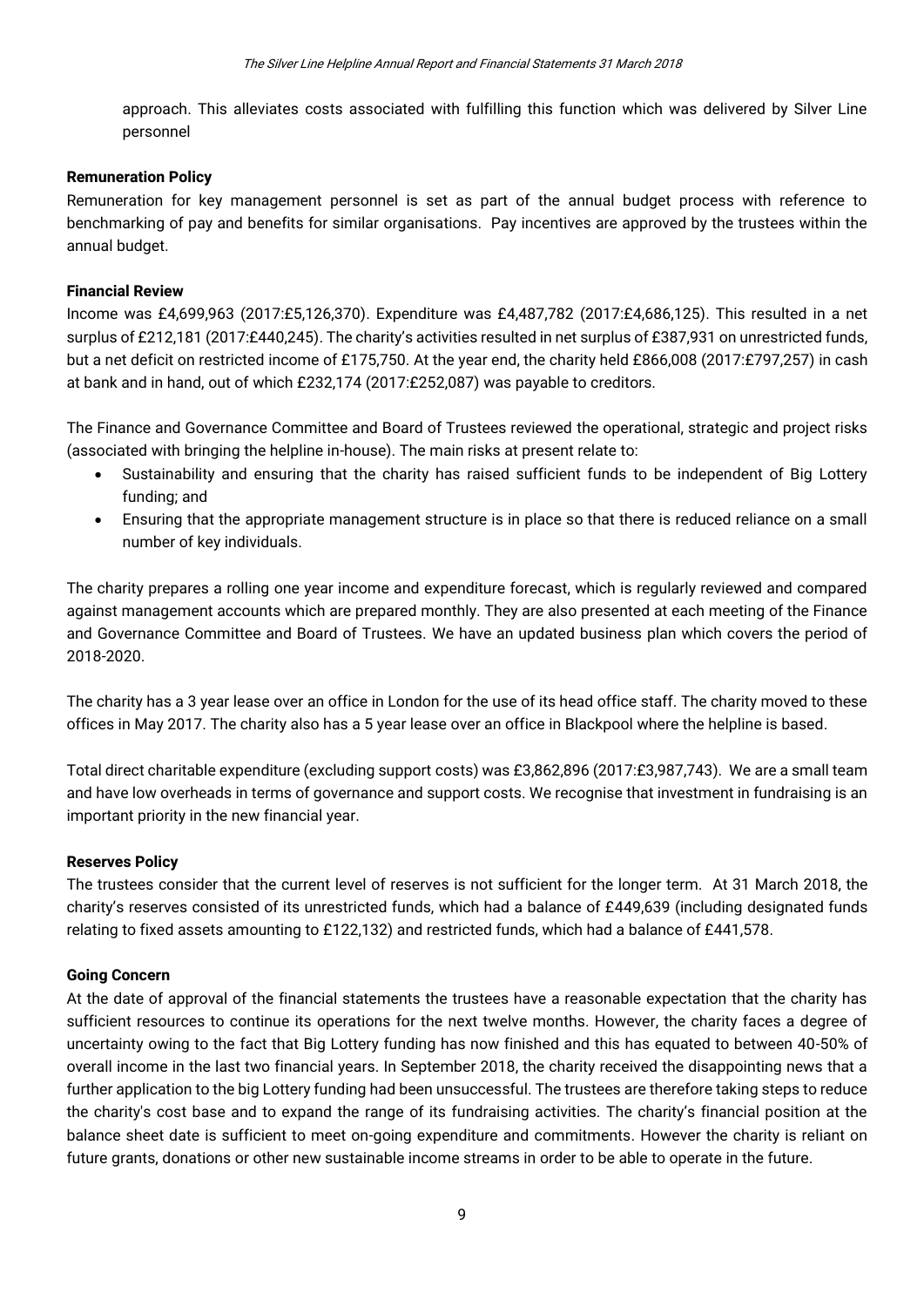The trustees also monitor the charity's financial prospects carefully on a monthly basis by reviewing current liabilities, future cash flows and the pipeline of prospective income. They are also prepared to take whatever decisions may be necessary in order to preserve the sustainability of the charity's services to its beneficiaries. On this basis, and on the basis of the track record of the charity's fundraising team, its current fundraising activities and its pipeline of prospective future income, the trustees believe that the charity will be able to continue its operations for the at least the next 12 months.

#### **Plans for future periods**

The ethos and practice of all staff is patently critical to the organisation  $-$  we set high standards as to how we want older people to use and benefit from our services. In bringing the helpline in house, we have been able to play an increased part in recruitment, staff supervision, training and appraisals, and to invest more time in developing relationships, ensuring that staff remain committed to our objectives and values. Whilst clearly we managed the contract previously to ensure that the service was delivered to specified standards, we were restricted in terms of making changes and improvements. For example, it was difficult to advance specialist teams such as our Caller Care Advisors, a new role present on every shift to assist with improved care for frequent callers, or those with complex or mental health needs, as well as to support the helpline advisors receiving such calls.

A key part of the charity's future sustainability plan is built upon the further integration of volunteers beyond friendship services and into the helpline, gradually rolling out regional hubs, and working with partners to share facilities and using a model similar to that at Samaritans and ChildLine. This approach will allow cost controlled growth to meet demand. We have now successfully transitioned some older people who were friendship call recipients to becoming Silver Line Friend volunteers themselves, thereby not only providing additional volunteering resource but assisting in the growth of their own confidence and social activity. But a service delivery model based entirely on the use of volunteers will be hard to achieve and carries substantial risk in relation to continuity of service particularly overnight and at weekends when the need is greatest. We plan to continue to use an all paid staff helpline operation overnight when callers generally have a variety of more complex needs - particularly as the number of referrals from other agencies continues to grow and shows no signs of abating - and introduce a mixed volunteer and paid staff model during daylight hours when the appetite for volunteering will be stronger. Our first volunteers beyond friendship are already working in a new hub in Blackpool hub as Silver Connects researchers. This has enabled us to retain a core of three paid staff but to substantially grow our caseload portfolio.

Since 2013 our focus has been on diversification of our funding base and ensuring a carefully planned introduction of the essential elements of voluntary fundraising for a national charity, namely trusts and foundations, corporate partnerships, community and events, individuals and legacy giving. The other income streams have also been slowly embedded, acknowledging the resource and timescales required to achieve a successful individual and legacy giving programme. We have not undertaken a mass marketing campaign due to cost, our profile therefore remains low with the general public, and as with all new brands takes time to establish.

We have, and continue to strengthen our fundraising team, moving from a single part- time fundraiser in 2013 to five full-time equivalents in 2018, with two additional support posts currently in recruitment. In April a Fundraising Committee was appointed with a target of £500k for the 2018/19 financial year and to focus on new high net worth supporters.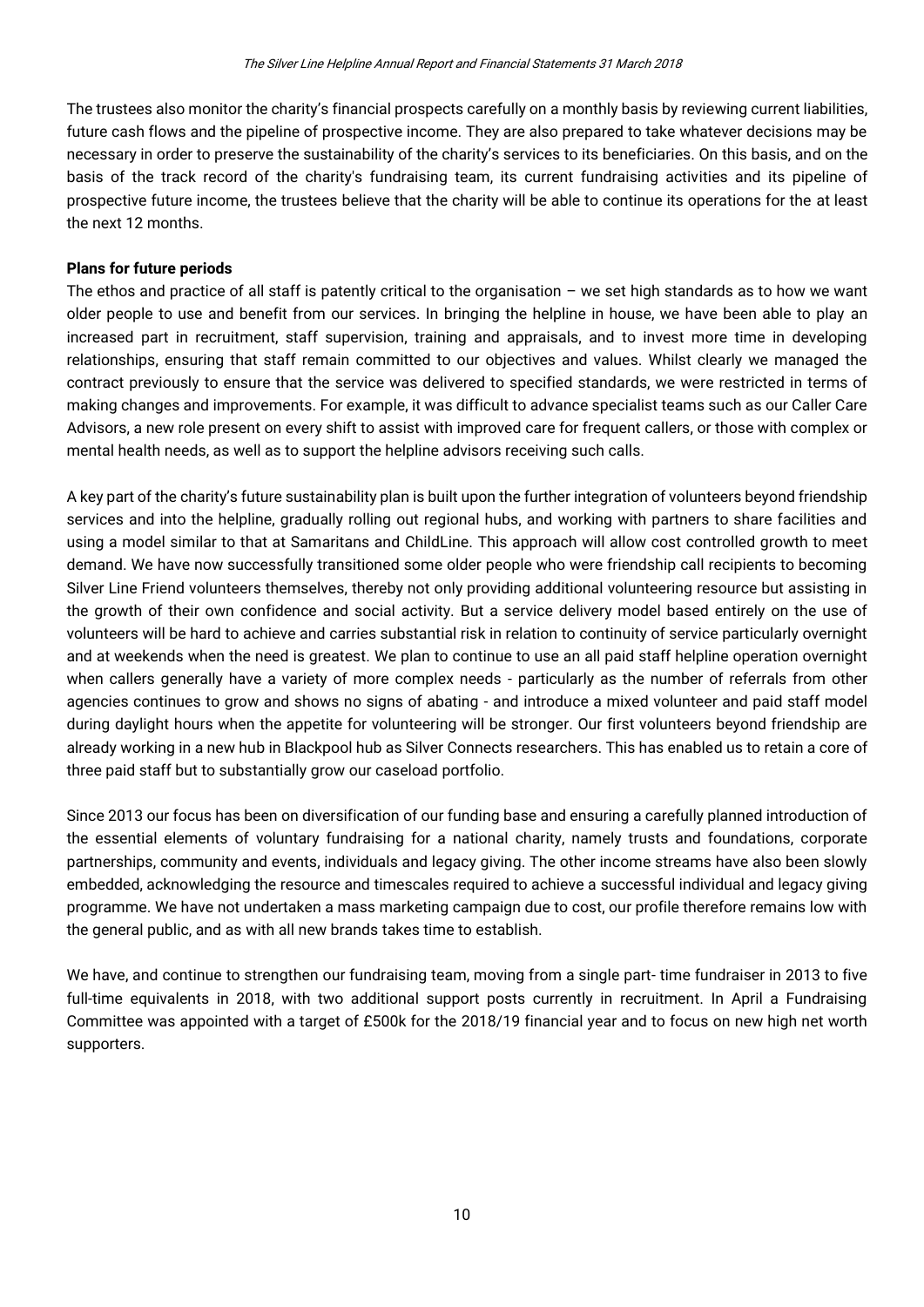#### **Income growth**

| <b>Financial Year</b>     | 2014      | 2015      | 2016      | 2017      | 2018      |
|---------------------------|-----------|-----------|-----------|-----------|-----------|
| Total income              | 2,078,055 | 3,662,724 | 4.344.891 | 5,126,370 | 4.699.963 |
| Excluding Big Lottery (£) | 875,778   | 1,162,724 | 1.797.268 | 2,626,370 | 2,774,963 |
| Excluding Big Lottery (%) | 42%       | 32%       | 41%       | 51%       | 59%       |

Our ability to diversify and grow our funding base is demonstrated in the above annual income which clearly shows progress in securing funding outside of The Big Lottery grant. Our challenge is the timeframe required to replace the funding in its entirety when viewed in the context of our longevity, relative lack of public awareness, coupled with the growth in demand through referrals. We have been extremely measured in our PR activity given the immediacy of increased demand which it inevitably engenders, and which is unmatched by funding support. Nevertheless, we have quickly become an out- of-hours option for numerous other agencies, the control of which is extremely hard. We believe there is an irrefutable need for the service and in the quality of our provision which independent evaluation and regular impact monitoring with older people and volunteers endorse.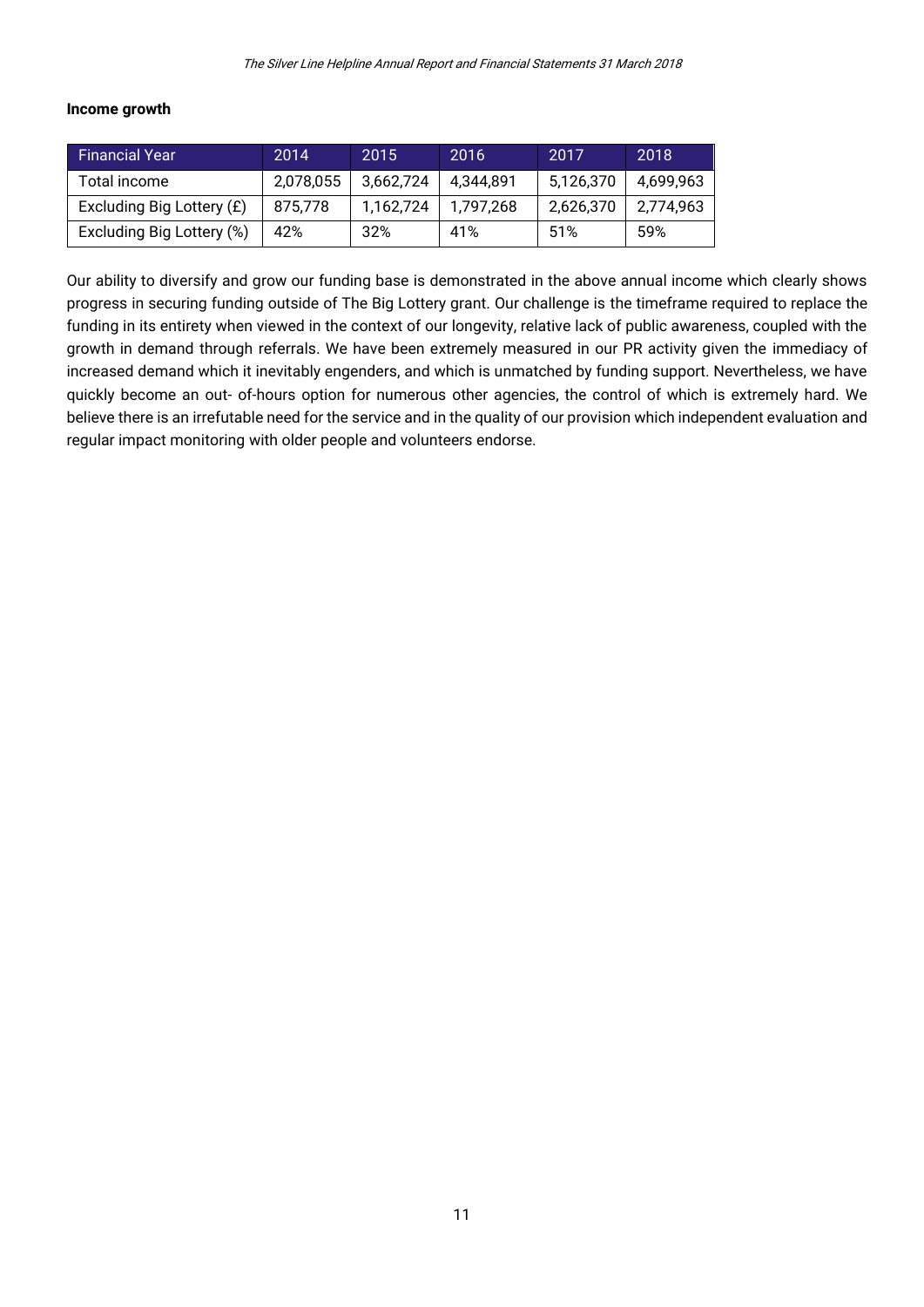#### **Statement of Trustees' Responsibilities**

The trustees, who are also directors of The Silver Line Helpline for the purposes of company law, are responsible for preparing the Directors' Report and the financial statements in accordance with applicable law and regulations. Company law requires the trustees to prepare financial statements for each financial year. Under that law the trustees must prepare the financial statements in accordance with United Kingdom Generally Accepted Accounting Practice (United Kingdom Accounting Standards) and applicable law. Under company law the trustees must not approve the financial statements unless they are satisfied that they give a true and fair view of the state of affairs of the charitable company and of the incoming resources and application of resources, including the income and expenditure, of the charitable company for that period.

In preparing these financial statements, the trustees are required to:

- select suitable accounting policies and then apply them consistently;
- observe the methods and principles in the Charities SORP;
- make judgments and accounting estimates that are reasonable and prudent;
- state whether applicable United Kingdom accounting standards have been followed, subject to any material departures disclosed and explained in the financial statements; and
- prepare the financial statements on the going concern basis unless it is inappropriate to presume that the charitable company will continue to operate.

The trustees are responsible for keeping adequate accounting records that are sufficient to show and explain the charitable company's transactions and disclose with reasonable accuracy at any time the financial position of the charitable company and enable them to ensure that the financial statements comply with the Companies Act 2006. They are also responsible for safeguarding the assets of the charitable company and hence for taking reasonable steps for the prevention and detection of fraud and other irregularities.

In so far as the trustees are aware:

- there is no relevant audit information (as defined by section 418(3) of the Companies Act 2006) of which the charitable company's auditor is unaware; and
- the trustees have taken all steps that they ought to have taken as Trustees to make themselves aware of any relevant audit information and to establish that the charitable company's auditor is aware of that information.

In preparing this report, the trustees have taken advantage of the small companies exemptions provided by section 415A of the Companies Act 2006.

By order of the trustees

View, V

Piers Ricketts Trustee (Treasurer)

Date 1st November 2018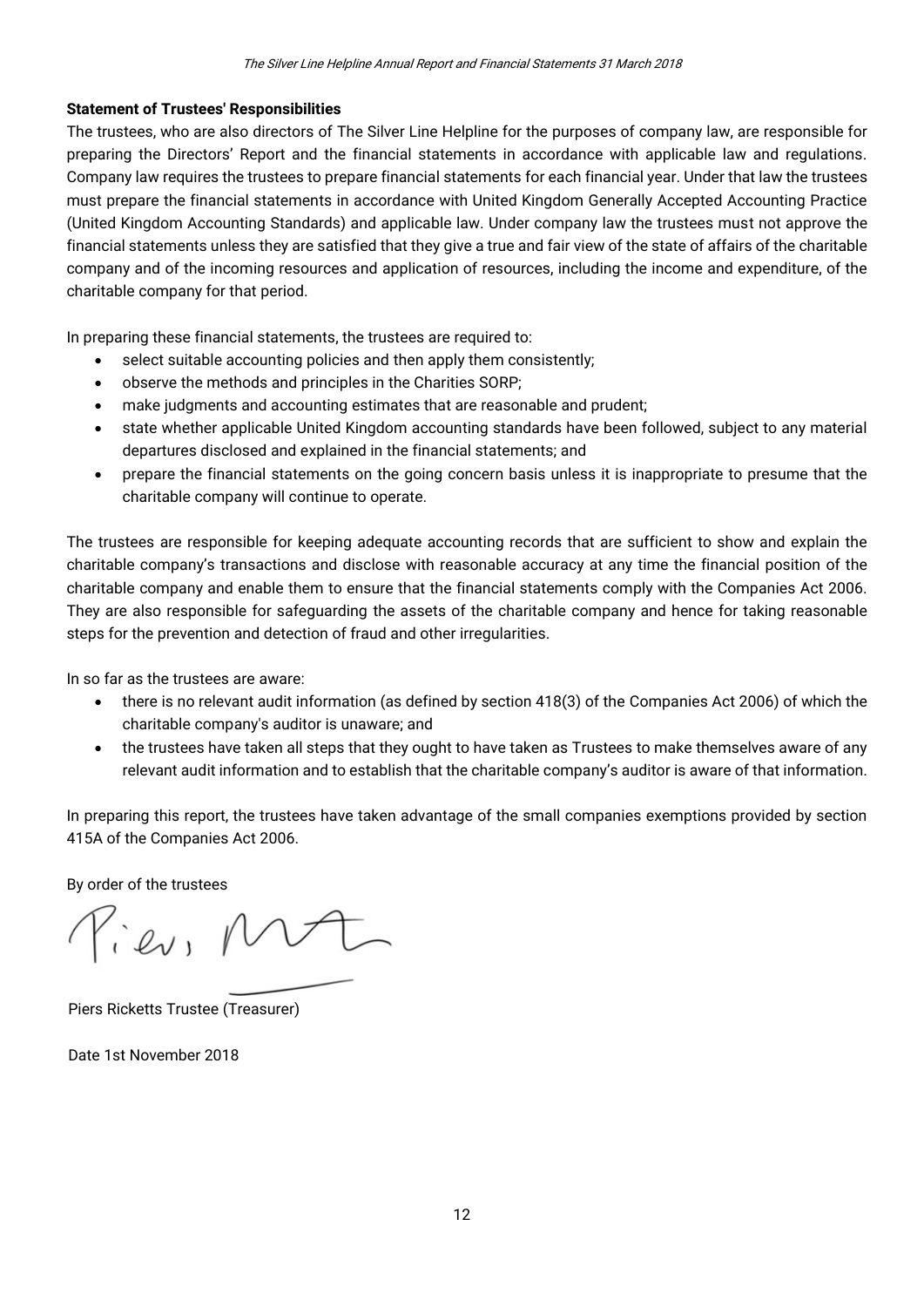#### **INDEPENDENT AUDITOR'S REPORT TO THE TRUSTEES OF THE SILVER LINE HELPLINE**

#### **Opinion**

We have audited the financial statements of The Silver Line Helpline for the year ended 31 March 2018 which comprise the Statement of Financial Activities, the Balance Sheet, the Statement of Cash Flows and the notes to the financial statements, including a summary of significant accounting policies. The financial reporting framework that has been applied in their preparation is applicable law and United Kingdom Accounting Standards including, Financial Reporting Standard 102, the Financial Reporting Standard applicable in the UK and Republic of Ireland (United Kingdom Generally Accepted Accounting Practice).

In our opinion the financial statements:

- give a true and fair view of the charitable company's state of affairs as at 31 March 2018 and of its incoming resources and application of resources, including its income and expenditure, for the year then ended;
- have been properly prepared in accordance with United Kingdom Generally Accepted Accounting Practice; and
- have been prepared in accordance with the requirements of the Companies Act 2006, the Charities and Trustee Investment (Scotland) Act 2005 and regulation 8 of the Charities Accounts (Scotland) Regulations 2006 (as amended).

#### **Basis for opinion**

We conducted our audit in accordance with International Standards on Auditing (UK) (ISAs (UK)) and applicable law. Our responsibilities under those standards are further described in the Auditor's responsibilities for the audit of the financial statements section of our report. We are independent of the charitable company in accordance with the ethical requirements that are relevant to our audit of the financial statements in the UK, including the FRC's Ethical Standard, and we have fulfilled our other ethical responsibilities in accordance with these requirements. We believe that the audit evidence we have obtained is sufficient and appropriate to provide a basis for our opinion.

#### **Material uncertainty related to going concern**

We draw attention to note 1.4 in the financial statements and the trustees consideration of going concern on pages 9 and 10, which indicate that the charity is in a period of transition. Funding from a key funder has now ceased and the charity is diversifying its income sources and reducing its costs in order to continue to operate in the future. These conditions, along with the other matters explained in note 1.4 to the financial statements, indicate that a material uncertainty exists that may cast doubt on the charity's ability to continue as a going concern. The financial statements have been prepared on a going concern basis and our opinion is not modified in respect of this matter.

#### **Other information**

The trustees are responsible for the other information. The other information comprises the information included in the annual report, other than the financial statements and our auditor's report thereon. Our opinion on the financial statements does not cover the other information and, except to the extent otherwise explicitly stated in our report, we do not express any form of assurance conclusion thereon.

In connection with our audit of the financial statements, our responsibility is to read the other information and, in doing so, consider whether the other information is materially inconsistent with the financial statements or our knowledge obtained in the audit or otherwise appears to be materially misstated. If we identify such material inconsistencies or apparent material misstatements, we are required to determine whether there is a material misstatement in the financial statements or a material misstatement of the other information. If, based on the work we have performed, we conclude that there is a material misstatement of this other information; we are required to report that fact.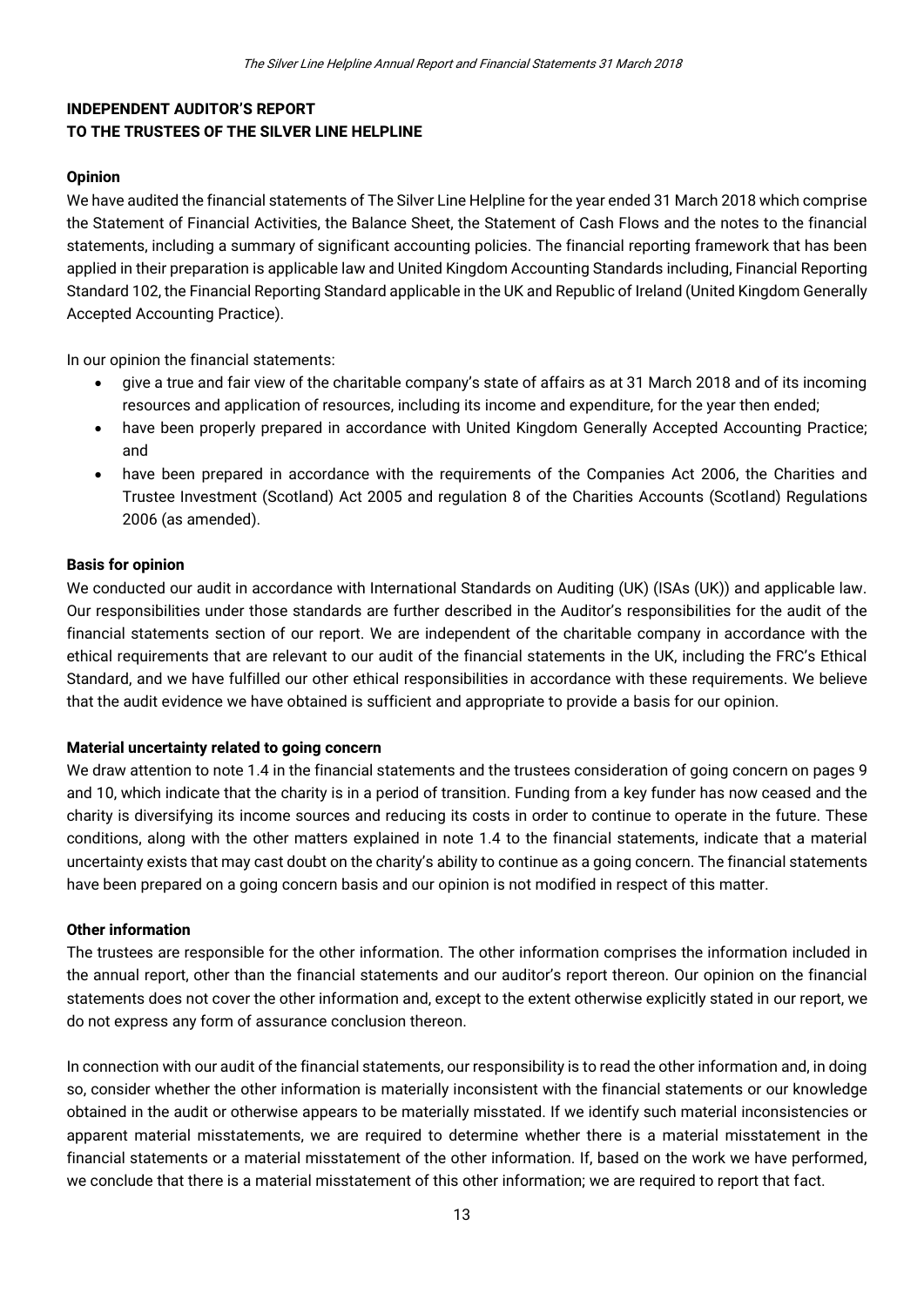We have nothing to report in this regard.

#### **Other matters prescribed by the Companies Act 2006**

In our opinion, based on the work undertaken in the course of the audit:

- the information given in the Trustees' Report for the financial year for which the financial statements are prepared is consistent with the financial statements; and
- the Trustees' Report has been prepared in accordance with applicable legal requirements.

#### **Matters on which we are required to report by exception**

In the light of the knowledge and understanding of the charitable company and its environment obtained in the course of the audit, we have not identified material misstatements in the Trustees' Annual Report.

We have nothing to report in respect of the following matters where the Companies Act 2006 and the Charities Accounts (Scotland) Regulations 2006 (as amended) require us to report to you if, in our opinion:

- proper and adequate accounting records have not been kept, or returns adequate for our audit have not been received from branches not visited by us; or
- the financial statements are not in agreement with the accounting records and returns; or
- certain disclosures of trustees' remuneration specified by law are not made; or
- we have not received all the information and explanations we require for our audit.
- the trustees were not entitled to prepare the financial statements in accordance with the small companies regime and take advantage of the small companies exemption in preparing the Trustees' Report.

#### **Responsibilities of trustees**

As explained more fully in the Statement of Trustees' Responsibilities, the trustees (who are also directors of the charitable company for the purposes of company law) are responsible for the preparation of the financial statements and for being satisfied that they give a true and fair view, and for such internal control as the trustees determine is necessary to enable the preparation of financial statements that are free from material misstatement, whether due to fraud or error.

In preparing the financial statements, the trustees are responsible for assessing the charitable company's ability to continue as a going concern, disclosing, as applicable, matters related to going concern and using the going concern basis of accounting unless the trustees either intend to liquidate the charitable company or to cease operations, or have no realistic alternative to do so.

#### **Auditor's responsibilities for the audit of the financial statements**

We have been appointed as auditors under the Charities and Trustee Investment (Scotland) Act 2005 and under the Companies Act 2006 and report in accordance with regulations made under those Acts.

Our objectives are to obtain reasonable assurance about whether the financial statements as a whole are free from material misstatement, whether due to fraud or error, and to issue an auditor's report that includes our opinion. Reasonable assurance is a high level of assurance, but is not a guarantee that an audit conducted in accordance with ISAs (UK) will always detect a material misstatement when it exists. Misstatements can arise from fraud or error and are considered material if, individually or in the aggregate, they could reasonably be expected to influence the economic decisions of users taken on the basis of these financial statements.

A further description of our responsibilities for the audit of the financial statements is located on the Financial Reporting Council's website at: www.frc.org.uk/auditorsresponsibilities. This description forms part of our auditor's report.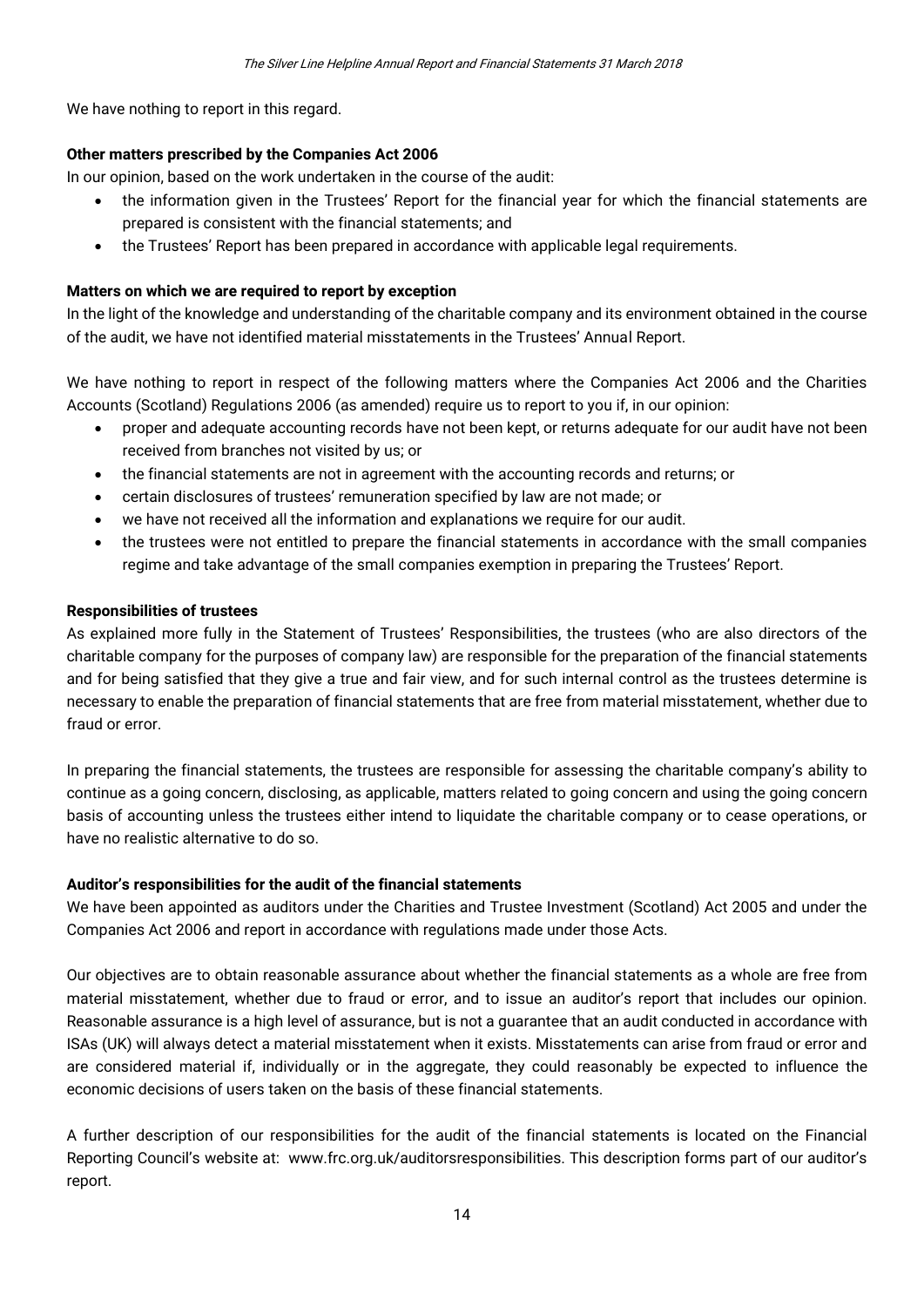#### **Use of our report**

This report is made solely to the charitable company's members, as a body, in accordance with Chapter 3 of Part 16 of the Companies Act 2006, and to the charitable company's trustees as a body, in accordance with Regulation 10 of the Charities Accounts (Scotland) Regulations 2006. Our audit work has been undertaken so that we might state to the charitable company's trustees and members those matters we are required to state to them in an auditor's report and for no other purpose. To the fullest extent permitted by law, we do not accept or assume responsibility to anyone other than the trustees, the charitable company and the charitable company's members as a body, for our audit work, for this report, or for the opinions we have formed.

Luntapell

Liz Hazell (Senior Statutory Auditor) **For and on behalf of Saffery Champness LLP** Chartered Accountants Statutory Auditors 71 Queen Victoria Street London EC4V 4BE

Date 2nd November 2018

Saffery Champness LLP is eligible to act as an auditor in terms of section 1212 of the Companies Act 2006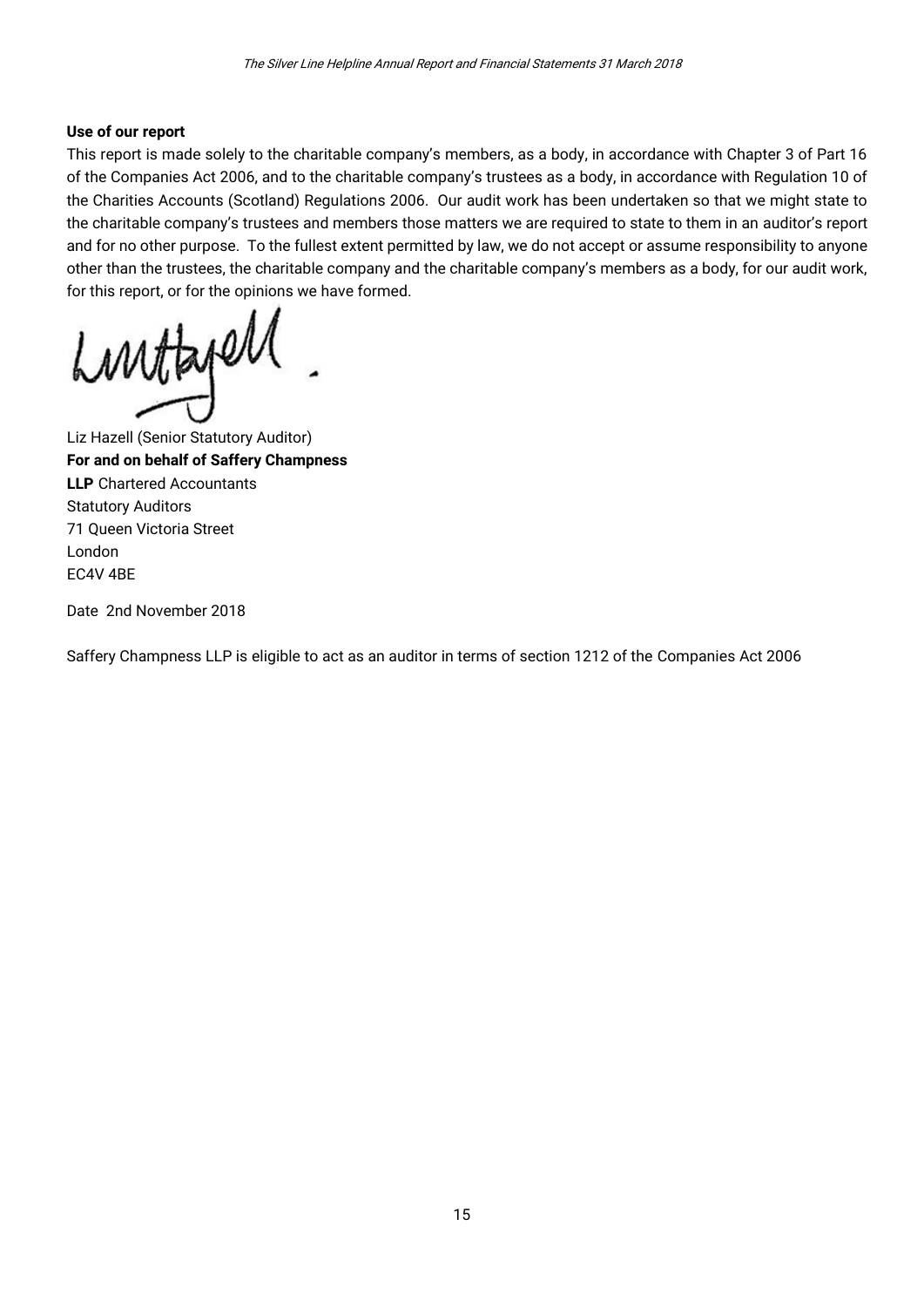#### **STATEMENT OF FINANCIAL ACTIVITIES (INCLUDING THE INCOME AND EXPENDITURE ACCOUNT) FOR THE YEAR ENDED 31 MARCH 2018**

|              | <b>Restricted</b> | <b>Unrestricted</b> | <b>Total</b> | <b>Total</b> |
|--------------|-------------------|---------------------|--------------|--------------|
|              | <b>Funds</b>      | <b>Funds</b>        | <b>Funds</b> | <b>Funds</b> |
|              | 31.03.18          | 31.03.18            | 31.03.18     | 31.03.17     |
| <b>Notes</b> | £                 | £                   | £            | £            |
|              |                   |                     |              |              |
| $\mathbf 2$  | 3,064,700         | 1,635,159           | 4,699,859    | 5,126,345    |
|              |                   | 100                 | 100          |              |
|              |                   | 4                   | 4            | 25           |
|              | 3,064,700         | 1,635,263           | 4,699,963    | 5,126,370    |
|              |                   |                     |              |              |
| 4            | 32,515            | 325,147             | 357,662      | 390,021      |
| 5            | 3,207,936         | 922,184             | 4,130,120    | 4,296,104    |
|              | 3,240,450         | 1,247,331           | 4,487,782    | 4,686,125    |
|              |                   |                     |              |              |
|              | (175, 750)        | 387,931             | 212,181      | 440,245      |
|              |                   |                     |              |              |
|              | 617,328           | 61,708              | 679,036      | 238,791      |
|              | 441,578           |                     | 891,217      | 679,036      |
|              |                   |                     | 449,639      |              |

All activities relate to continuing operations.

The Statement of Financial Activities includes all gains and losses recognised in the year

The notes on pages 19 to 29 form part of these financial statements.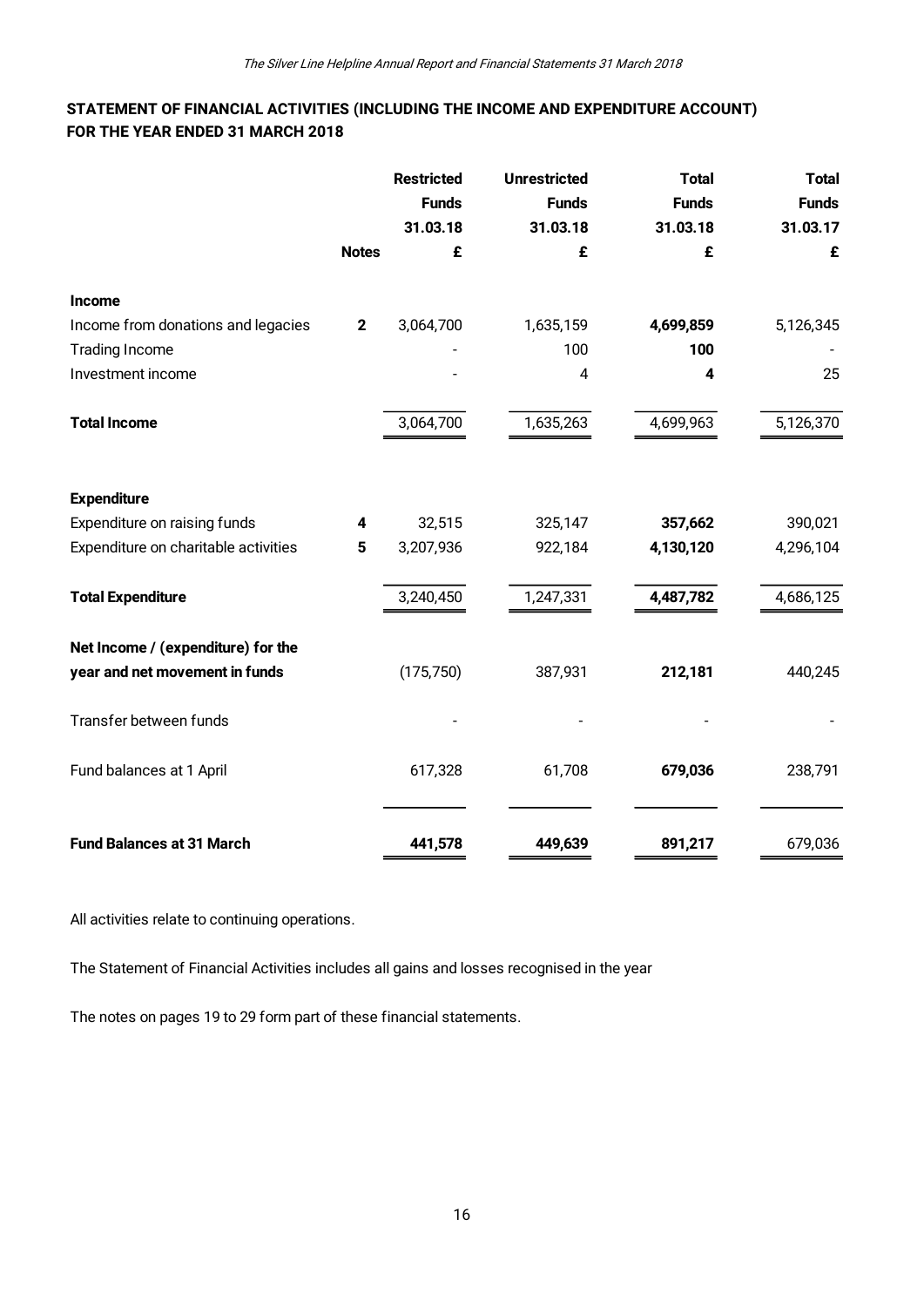#### **BALANCE SHEET AS AT 31 MARCH 2018**

| <b>BALANCE SHEET</b><br><b>AS AT 31 MARCH 2018</b> |              |            |          |           |          |
|----------------------------------------------------|--------------|------------|----------|-----------|----------|
|                                                    |              | 31.03.18   | 31.03.18 | 31.03.17  | 31.03.17 |
|                                                    | <b>Notes</b> | £          | £        | £         | £        |
| <b>Fixed Assets</b>                                |              |            |          |           |          |
| <b>Tangible Assets</b>                             | 7            |            | 129,704  |           | 52,422   |
| Investments                                        | 8            |            | 1        |           | 1        |
|                                                    |              |            | 129,705  |           | 52,423   |
| <b>Current Assets</b>                              |              |            |          |           |          |
| Debtors                                            | 9            | 127,679    |          | 81,443    |          |
| Cash at bank and in hand                           |              | 866,008    |          | 797,257   |          |
|                                                    |              | 993,687    |          | 878,700   |          |
| <b>Creditors: Amounts Falling</b>                  |              |            |          |           |          |
| due within one year                                |              |            |          |           |          |
| <b>Accruals and Deferred Income</b>                | 10           | (232, 174) |          | (252,087) |          |
| <b>Net Current Assets</b>                          |              |            | 761,513  |           | 626,613  |
| <b>Total Assets Less Current Liabilities</b>       |              |            | 891,218  |           | 679,036  |
| <b>Represented By:</b>                             |              |            |          |           |          |
| <b>Unrestricted Funds</b>                          | 11           |            | 449,639  |           | 61,708   |
| <b>Restricted Funds</b>                            | 12           |            | 441,579  |           | 617,328  |
| <b>Total Funds</b>                                 |              |            | 891,218  |           | 679,036  |

These financial statements have been prepared in accordance with the special provisions of part 15 of the Companies Act 2006 relating to small companies.

The financial statements were approved by the Board on 1st November 2018 and signed on their behalf by:

 $ev$ 

Piers Ricketts Lorraine Jackson Trustee (Treasurer) Trustee (Chair)

The Silver Line Helpline (Company Number 08000807) (Charity Number 1147330 - England and Wales) (Charity Number SC044467 - Scotland)

The notes on pages 19 to 29 form part of these financial statements.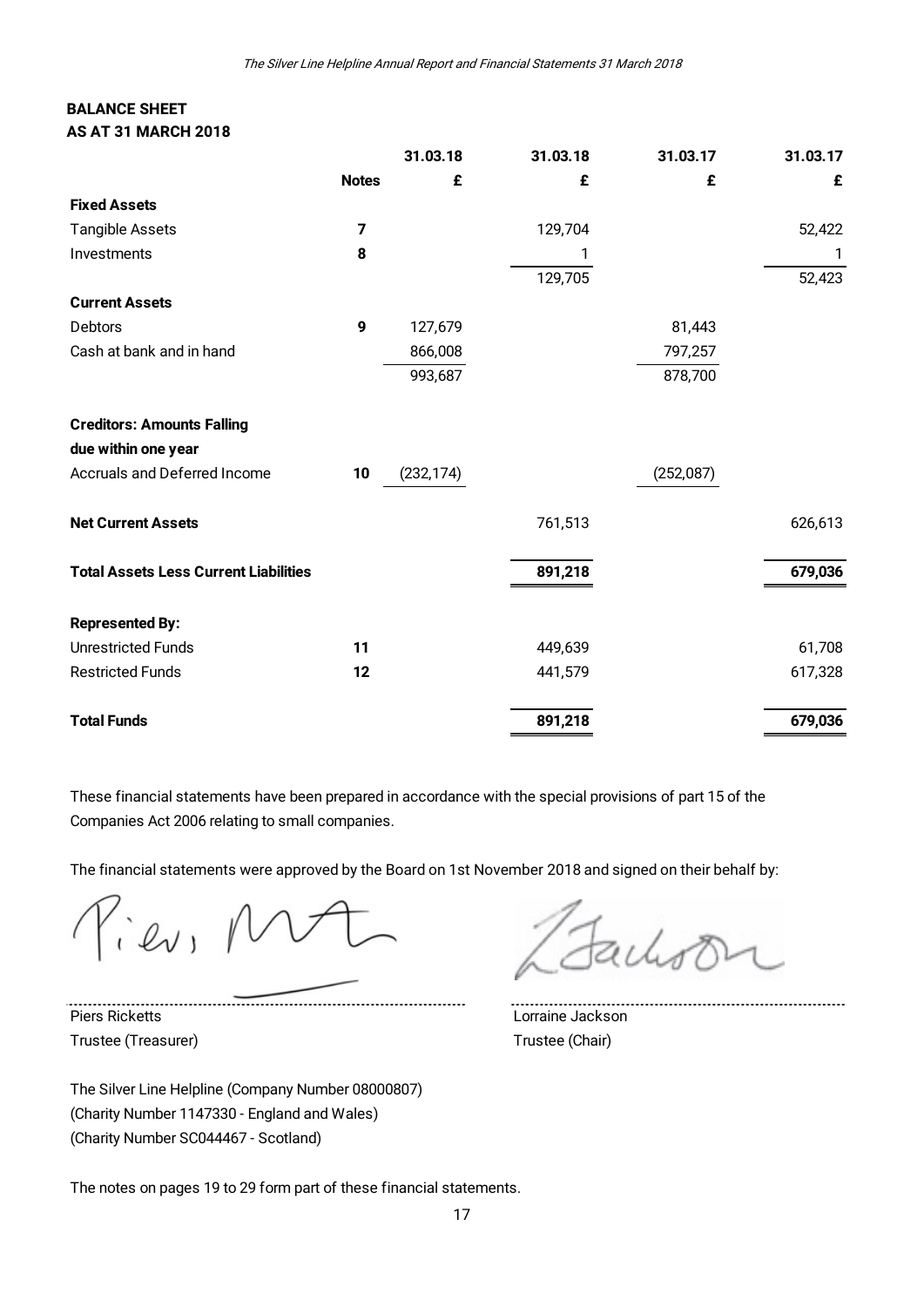#### **STATEMENT OF CASH FLOWS FOR THE YEAR ENDED 31 MARCH 2018**

| STATEMENT OF CASH FLOWS<br>FOR THE YEAR ENDED 31 MARCH 2018 |           |            |
|-------------------------------------------------------------|-----------|------------|
|                                                             | 31.03.18  | 31.03.17   |
|                                                             | £         | £          |
| <b>Cash flows from operating activities:</b>                |           |            |
| Net income for the year as per SOFA                         | 212,181   | 440,245    |
| Depreciation charges                                        | 25,785    | 17,115     |
| Interest from investments                                   | (4)       | (25)       |
| Purchase of fixtures, fitings and equipment                 | (103,066) | (67, 380)  |
| Increase / (decrease) in debtors                            | (46, 236) | 21,439     |
| Decrease in creditors                                       | (19, 913) | (181, 306) |
| Net cash provided by operating activities                   | 68,747    | 230,088    |
| <b>Cash flows from investing activities:</b>                |           |            |
| Interest from investments                                   | 4         | 25         |
| Increase in cash and cash equivalents for the year          | 68,751    | 230,113    |
| Cash and cash equivalents at the beginning of the year      | 797,257   | 567,144    |
| Cash and cash equivalents at the end of the year            | 866,008   | 797,257    |
|                                                             |           |            |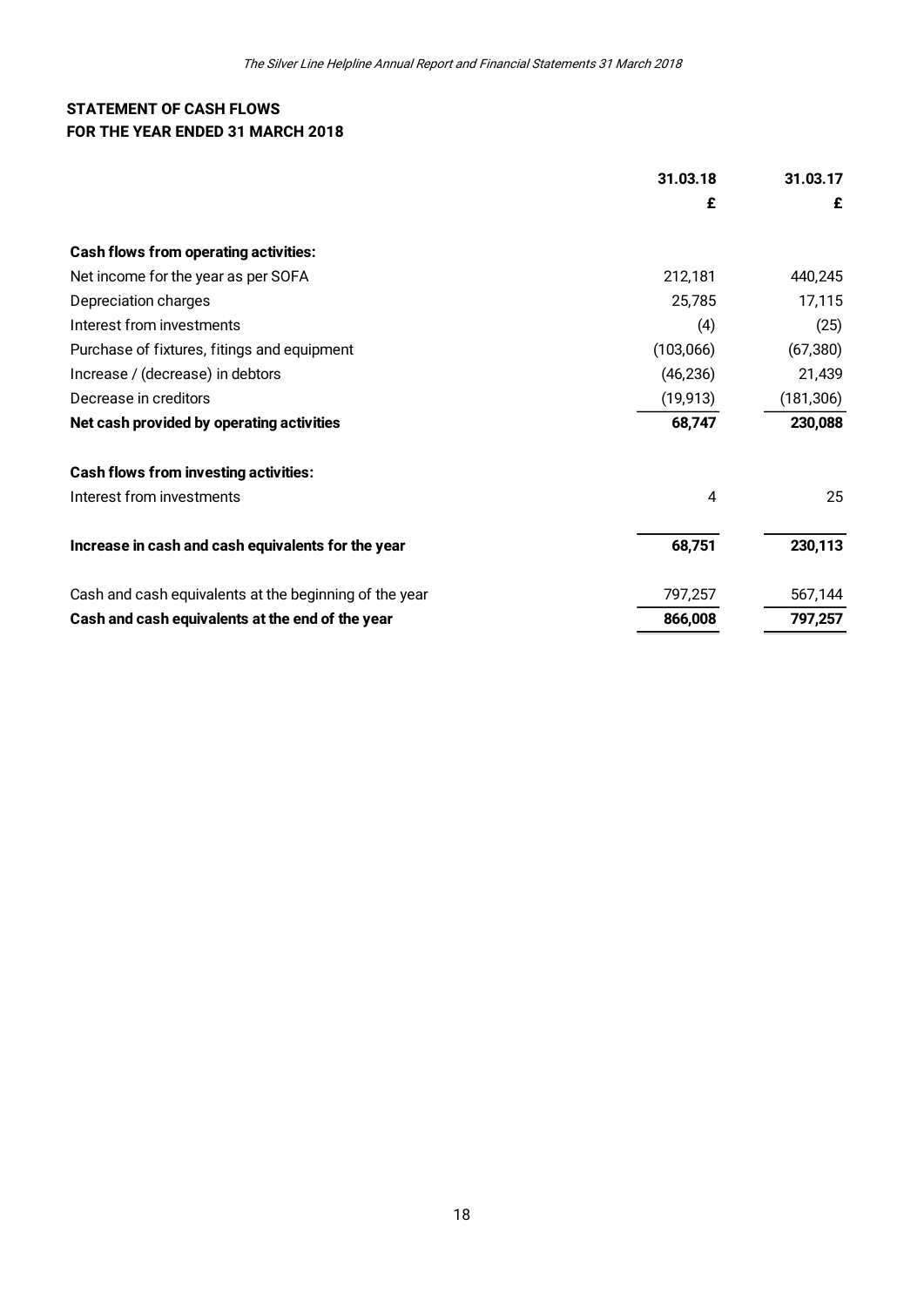#### **NOTES TO THE FINANCIAL STATEMENTS FOR THE YEAR ENDED 31 MARCH 2018**

#### **1. Accounting policies**

#### **1.1 General information**

The Silver Line Helpline is a charitable company limited by guarantee, registered in Scotland, England & Wales. Please refer to page 2 for details of the charity's registered and head office address. The principal activity of the charity is detailed in the Trustees' Report.

#### **1.2 Basis of preparation**

The financial statements have been prepared in accordance with Accounting and Reporting by Charities: Statement of Recommended Practice applicable to charities preparing their financial statements in accordance with the Financial Reporting Standard applicable in the UK (Charities SORP (FRS 102), the Financial Reporting Standard applicable in the UK and Republic of Ireland (FRS 102) and the Companies Act 2006. The charity meets the definition of a public benefit entity under FRS 102.

The assets and liabilities are recognised at historical cost in line with accounting guidance. The financial statements are presented in sterling  $(E)$ . The principal accounting policies adopted, judgements and key sources of estimation uncertainty in the preparation of the financial statements are detailed in the following notes:

#### **1.3.Exemption from preparing consolidated financial statements**

The financial statements present information about the charity as an individual undertaking and not about its group. The subsidiary undertaking is immaterial for the purpose of giving a true and fair view, and therefore the charity has taken advantage of the exemption provided by section 405 of the Companies Act 2006 not to prepare consolidated financial statements.

#### **1.4 Preparation of financial statements on a going concern basis**

At the date of approval of the financial statements the trustees have a reasonable expectation that the charity has sufficient resources to continue its operations for the next twelve months. However, the charity faces a degree of uncertainty owing to the fact that Big Lottery funding has now finished and this has equated to between 40-50% of overall income in the last two financial years. In September 2018, the charity received the disappointing news that a further application to the Big Lottery funding had been unsuccessful. The trustees are therefore taking steps to reduce the charity's cost base and to expand the range of its fundraising activities. The trustees also monitor the charity's financial prospects carefully on a monthly basis by reviewing current liabilities, future cash flows and the pipeline of prospective income. They are also prepared to take whatever decisions may be necessary in order to preserve the sustainability of the charity's services to its beneficiaries. On this basis, and on the basis of the track record of the charity's fundraising team, its current fundraising activities and its pipeline of prospective future income, the trustees believe that the charity will be able to continue its operations for at least the next 12 months.

#### **1.5 Incoming resources**

#### (i) Donations

Donations and grants are recognised when the charity has entitlement to the funds, any performance conditions attached to the item(s) of income have been met, it is probable that the income will be received and the amount can be measured reliably.

#### (ii) Donated services and facilities

Donated professional services and donated facilities are recognised as income when the charity has control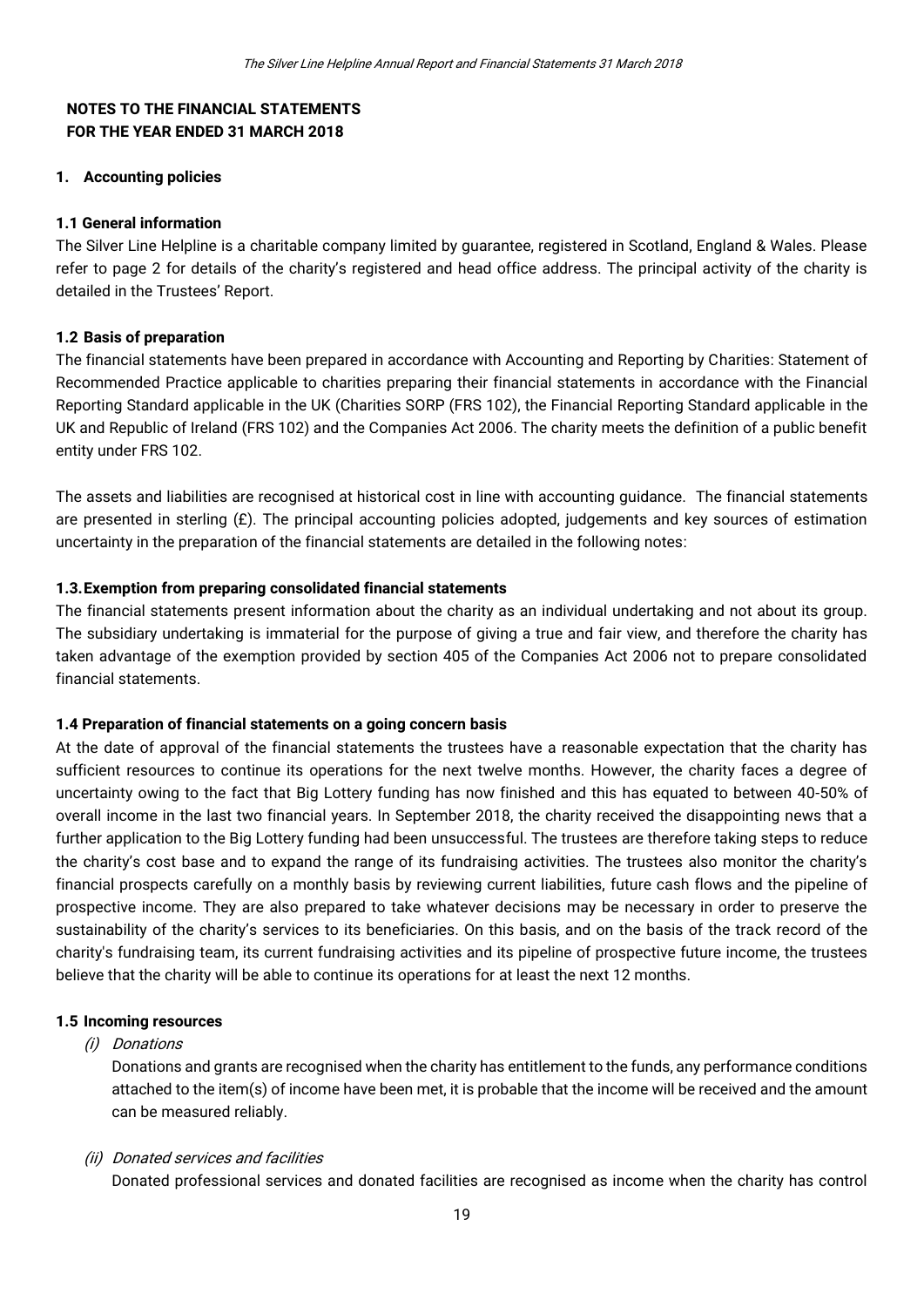over the item, any conditions associated with the donated item have been met, the receipt of economic benefit from the use by the charity of the item is probable and that economic benefit can be measured reliably. In accordance with the Charities SORP (FRS 102), the general volunteer time of The Silver Line Friends is not recognised. Please refer to the Trustees' Report for more information about the contribution from The Silver Line Friends. On receipt, donated professional services and donated facilities are recognised on the basis of the value of the gift to the charity which is the amount the charity would have been willing to pay to obtain services or facilities of equivalent economic benefit on the open market; a corresponding amount is then recognised in expenditure in the period of receipt.

#### (iii) Legacies

For legacies, entitlement is taken as the earlier of the date on which either: the charity is aware that probate has been granted, the estate has been finalised and notification has been made by the executor(s) to the charity that a distribution will be made, or when a distribution is received from the estate. Receipt of a legacy, in whole or in part, is only considered probable when the amount can be measured reliably and the charity has been notified of the executor's intention to make a distribution. Where legacies have been notified to the charity, or the charity is aware of the granting of probate, and the criteria for income recognition have not been met, then the legacy is treated as a contingent asset and disclosed if material.

#### (iv) Deferred income

Income received in advance of a specified service is deferred until the criteria for income recognition are met.

- (v) Income tax credits recoverable on donations Tax credits are recognised when receivable.
- (vi) Interest receivable

Interest on funds held on deposit is included when receivable and the amount can be measured reliably by the charity; this is normally upon notification of the interest paid or payable by the bank.

#### **1.6 Expenditure and VAT**

Expenditure is recognised once there is a legal or constructive obligation to make a payment to a third party, it is probable that settlement will be required and the amount of the obligation can be measured reliably. Expenditure is classified under the following activity headings:

#### (i) Expenditure on raising funds

This comprises all costs incurred by the charity relating to the raising of funds to finance its charitable objectives and their associated support costs. An allocation of wages and salaries is included based on an estimate of staff time spent on these activities.

#### (ii) Expenditure on charitable activities

This comprises all costs associated with providing and marketing the charity's main charitable activities: the helpline, The Silver Line Friends, caller care and wellbeing, outreach programmes and their associated support costs. An allocation of wages and salaries is included based on an estimate of staff time spent.

The charity is a registered charity and is generally exempt from income tax and capital gains tax but is not able to recover VAT. Irrecoverable VAT is charged as a cost against the activity for which the expenditure was incurred.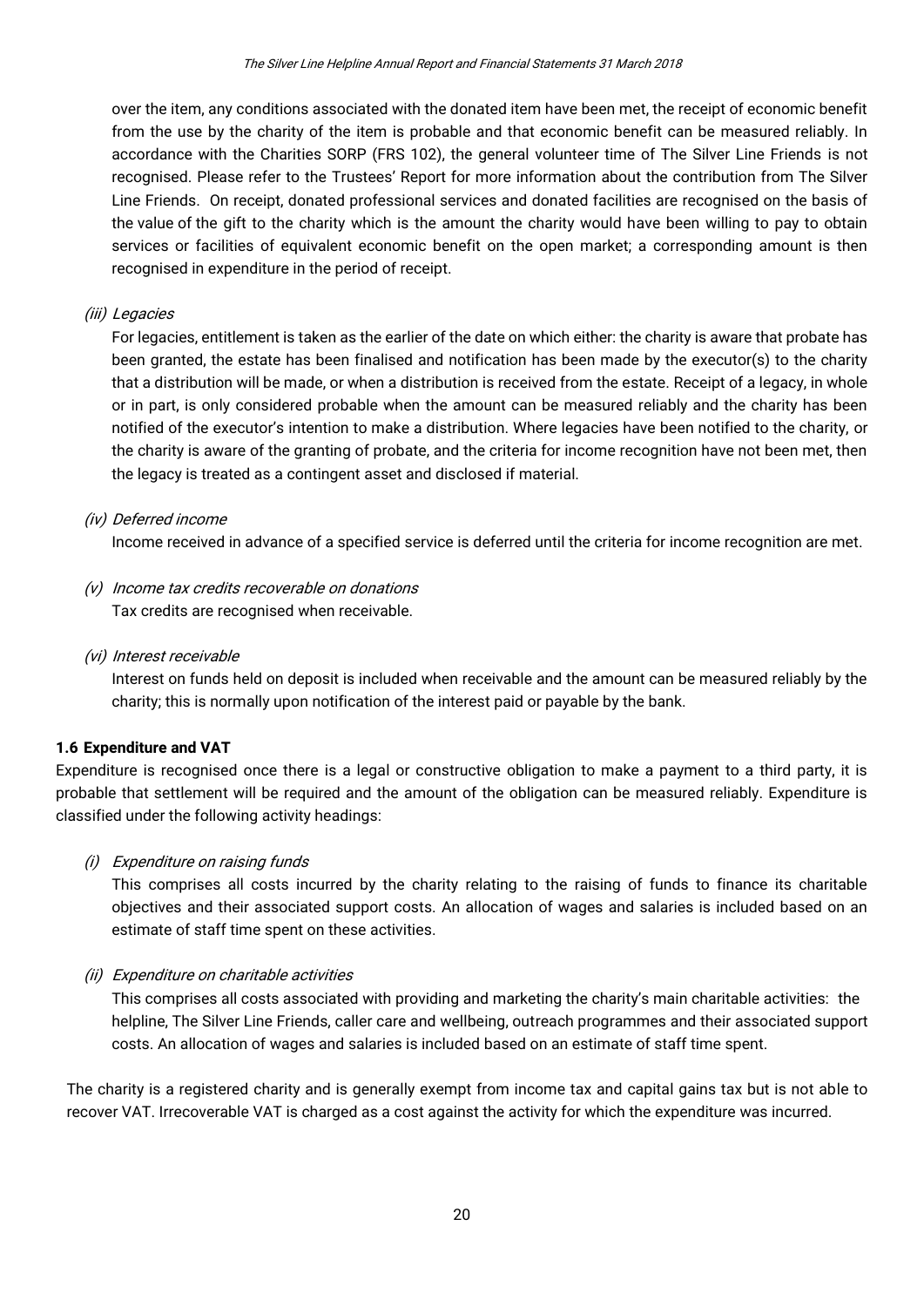#### **1.7 Allocation of support costs**

Support costs are those functions that assist the work of the charity but do not directly undertake charitable activities. Support costs include back office costs, finance, personnel, payroll and governance costs which support the delivery of the charitable activities. These costs have been allocated between expenditure on raising funds and expenditure on charitable activities, and the bases of these allocations are set out in note 6.

#### **1.8 Fund accounting**

Unrestricted funds are funds which are available for use at the discretion of the trustees in furtherance of the general objectives of the charity and which have not been designated for any other purpose.

Restricted funds are subject to specific conditions by donors as to how they may be used and are, therefore, restricted funds. The purpose and uses of the restricted funds are set out in note 12 to the financial statements. All transfers between funds are authorised by the trustees.

Designated funds are unrestricted funds which the trustees have determined should be held for a specific purpose.

#### **1.9 Tangible fixed assets and depreciation**

Tangible fixed assets are stated at cost less depreciation. Depreciation is provided on all tangible fixed assets at rates calculated to write off the cost less estimated residual value of each asset over its expected useful life as follows:

Fixtures, fittings and equipment  $-33%$  straight line

All expenses of a capital nature below £500 are not capitalised and are included as an expense in the Statement of Financial Activities. Tangible fixed assets are subject to an annual impairment review.

#### **1.10 Investments**

Fixed asset investments are stated at historical cost less accumulated impairment.

#### **1.11 Debtors**

Trade and other debtors are recognised at the settlement amount due.

#### **1.12 Cash at bank and in hand**

Cash is represented by cash in hand and deposits with financial institutions repayable without penalty on notice of not more than 24 hours.

#### **1.13 Creditors and provisions**

Creditors and provisions are recognised where the charity has a present obligation resulting from a past event that will probably result in the transfer of funds to a third party and the amount due to settle the obligation can be measured or estimated reliably. Creditors and provisions are normally recognised at their settlement amount after allowing for any trade discounts due.

#### **1.14 Financial instruments**

The charity only has financial assets and financial liabilities of a kind that qualify as basic financial instruments and are initially recognised at transaction value and subsequently measured at their settlement value.

#### **1.15 Pensions**

The charity pays contributions to a defined contribution plan for its employees. A defined contribution plan is a pension plan under which the company pays fixed contributions into a separate entity. Once the contributions have been paid,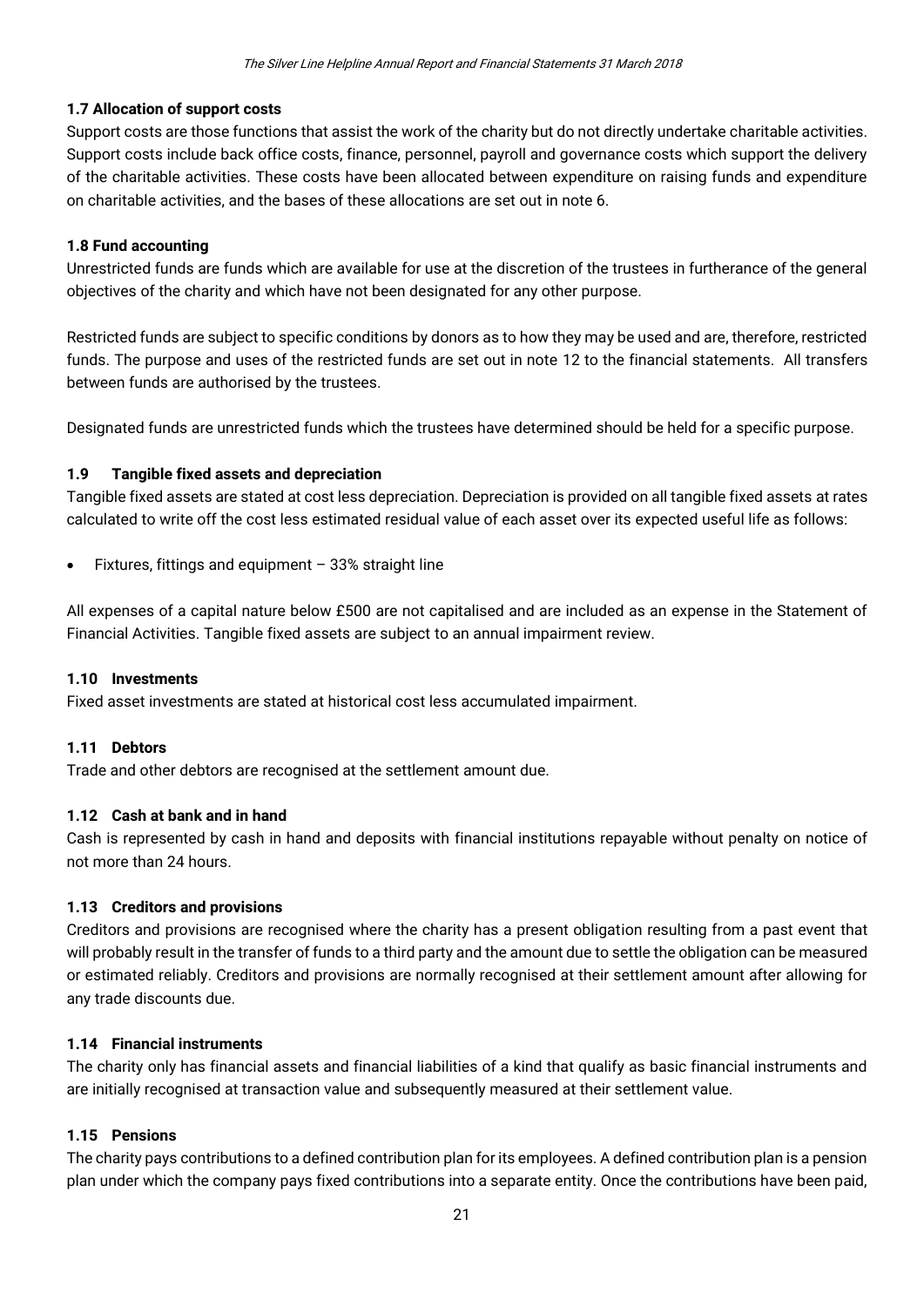the charity, as the employer, has no further payment obligations.

The charity's contributions are charged to the Statement of Financial Activities in the year to which they relate and are included in staff costs. Amounts not paid are shown in accruals as a liability in the Balance Sheet.

#### **1.16 Principle Estimates and Uncertainty**

The preparation of the financial statements in accordance with FRS 102 requires the Trustees to make estimates and assumptions concerning the future. The estimates and assumptions that could have a significant risk of causing a material adjustment to the financial statements include depreciation, revenue recognition and allocation of overhead costs. The accounting in these areas requires management to use judgements based on useful economic life, application of the revenue recognition policies adopted by the charity and the basis of support cost allocation. The judgements are detailed in the accounting policies.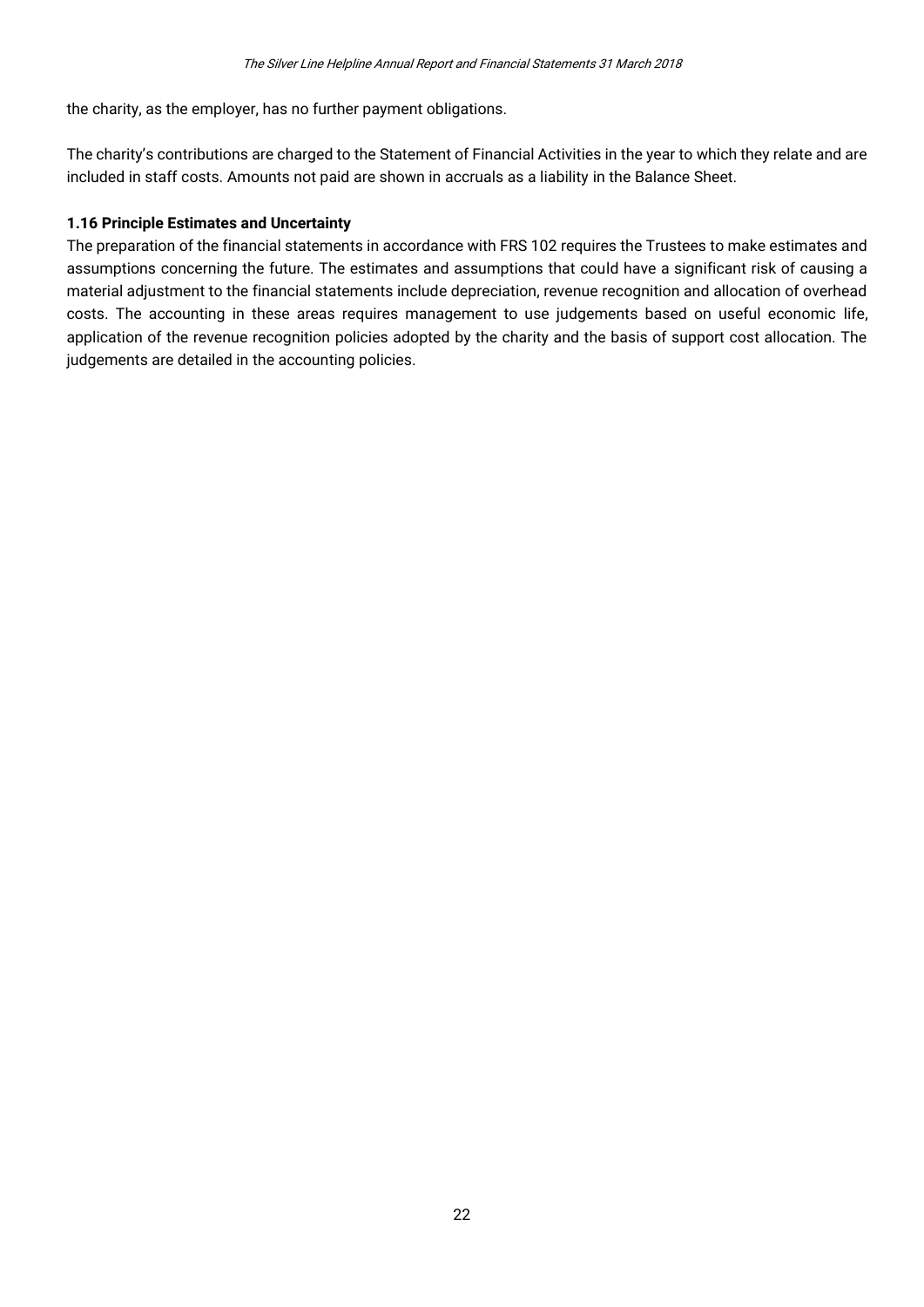| $\mathbf{2}$ | Income from Donations & Legacies | <b>Restricted</b><br><b>Funds</b><br>31.03.18<br>£ | <b>Unrestricted</b><br><b>Funds</b><br>31.03.18<br>£ | <b>Total</b><br><b>Funds</b><br>31.03.18<br>£ | <b>Total</b><br><b>Funds</b><br>31.03.17<br>£ |
|--------------|----------------------------------|----------------------------------------------------|------------------------------------------------------|-----------------------------------------------|-----------------------------------------------|
|              | <b>Donations</b>                 | 62,600                                             | 510.945                                              | 573,545                                       | 746,909                                       |
|              | Grants                           | 2,815,850                                          | 801,364                                              | 3,617,214                                     | 4,095,000                                     |
|              | Donations In Kind (note 3)       | 186,250                                            | 322,850                                              | 509,100                                       | 284,436                                       |
|              |                                  | 3,064,700                                          | 1,635,159                                            | 4,699,859                                     | 5,126,345                                     |

The Charity benefits greatly from the involvement and enthusiastic support of its many volunteers, details of which are given in the Trustees' Report. In accordance with FRS 102 and the Charities SORP (FRS 102), the economic contribution of general volunteers is not recognised in the financial statements.

| 3 | <b>Donations in Kind</b>                | <b>Restricted</b> | <b>Unrestricted</b> | <b>Total</b> | <b>Total</b> |
|---|-----------------------------------------|-------------------|---------------------|--------------|--------------|
|   |                                         | <b>Funds</b>      | <b>Funds</b>        | <b>Funds</b> | <b>Funds</b> |
|   |                                         | 31.03.18          | 31.03.18            | 31.03.18     | 31.03.17     |
|   |                                         | £                 | £                   | £            | £            |
|   | Audit / Accountancy / Governance        |                   |                     |              | 13,981       |
|   | Management Advice and Support           |                   |                     |              | 1,200        |
|   | Helpline                                | 140,000           |                     | 140,000      | 58,594       |
|   | <b>Director of Information Strategy</b> |                   | 55,000              | 55,000       | 55,000       |
|   | <b>Fundraising Events</b>               | 1,250             | 12,837              | 14,087       |              |
|   | <b>Promotional Costs</b>                |                   | 9,420               | 9,420        | 80,094       |
|   | <b>Communication / Marketing</b>        | 45,000            | 212,720             | 257,720      | 41,976       |
|   | <b>IT Services</b>                      |                   | 2,500               | 2,500        | 13,748       |
|   | Office Furniture / Equipment            |                   | 373                 | 373          | 19,843       |
|   | <b>Direct Beneficiary Costs</b>         |                   | 30,000              | 30,000       |              |
|   |                                         | 186,250           | 322,850             | 509,100      | 284,436      |
| 4 | <b>Expenditure on Raising Funds</b>     | <b>Restricted</b> | <b>Unrestricted</b> | <b>Total</b> | <b>Total</b> |
|   |                                         | <b>Funds</b>      | <b>Funds</b>        | <b>Funds</b> | <b>Funds</b> |
|   |                                         | 31.03.18          | 31.03.18            | 31.03.18     | 31.03.17     |
|   |                                         | £                 | £                   | £            | £            |
|   | Fundraising                             | 32,515            | 325,147             | 357,662      | 360,854      |
|   | Support and Governance costs (note 6)   |                   |                     |              | 29,167       |
|   |                                         | 32,515            | 325,147             | 357,662      | 390,021      |
|   |                                         |                   |                     |              |              |

Of the £32,515 restricted expenses in respect of fundraising costs, £1,250 (2017: £0) has been donated and accounted for as a donation in kind (note 3).

Of the £325,147 unrestricted expenses in respect of fundraising costs, £88,337 (2017: £67,532) has been donated and accounted for as a donation in kind (note 3).

23 Staff costs of £183,084 (2017: £222,968 ) have been allocated to fundraising expenditure based on an agreed apportionment of staff time.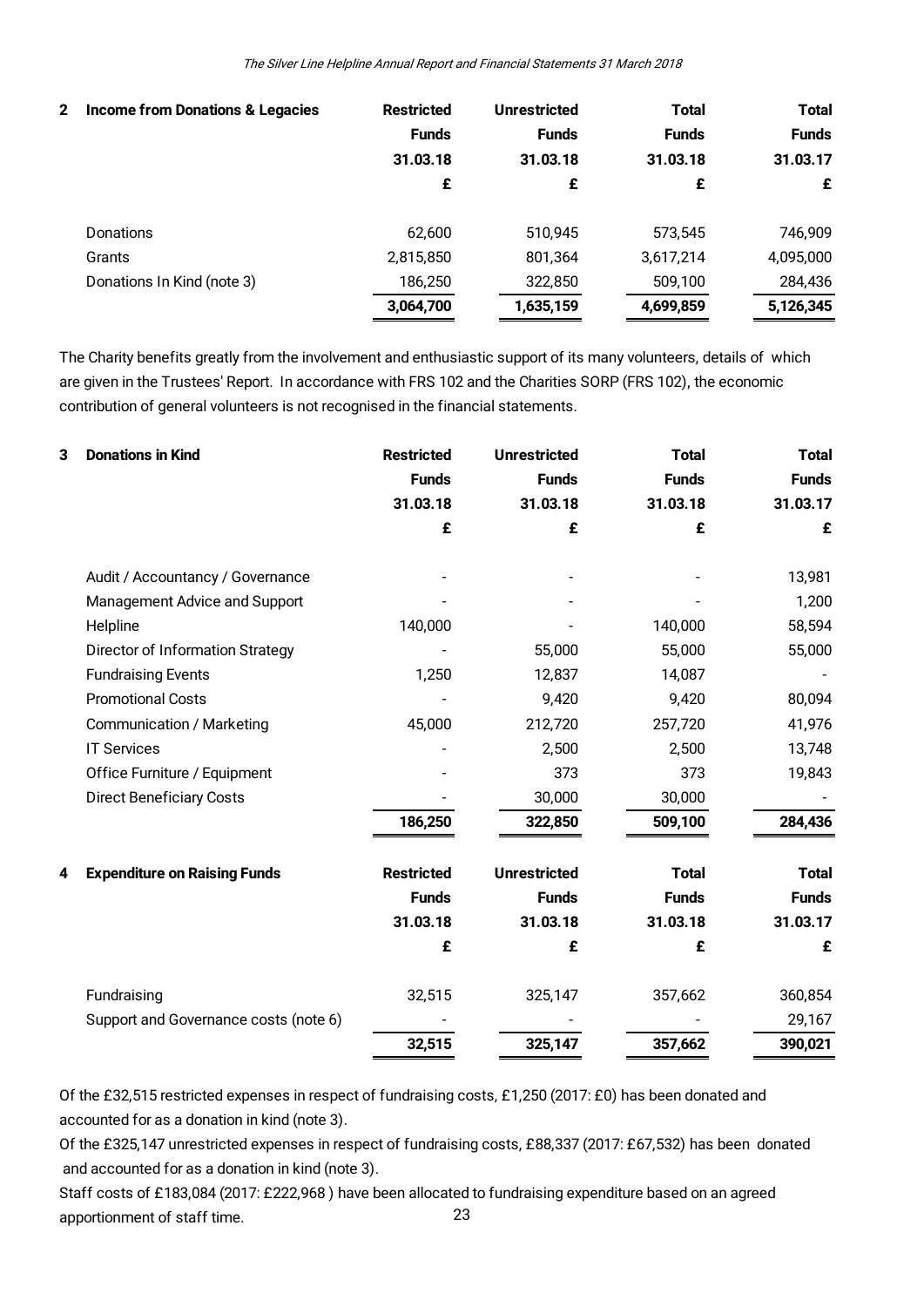| 5 | <b>Expenditure on Charitable Activities</b> | <b>Restricted</b> | <b>Unrestricted</b> | <b>Total</b> | <b>Total</b> |
|---|---------------------------------------------|-------------------|---------------------|--------------|--------------|
|   |                                             | <b>Funds</b>      | <b>Funds</b>        | <b>Funds</b> | <b>Funds</b> |
|   |                                             | 31.03.18          | 31.03.18            | 31.03.18     | 31.03.17     |
|   |                                             | £                 | £                   | £            | £            |
|   | <b>Helpline Costs</b>                       | 1,890,597         | 308,121             | 2,198,718    | 2,691,263    |
|   | Helpline transition                         |                   |                     |              | 221,362      |
|   | Caller Care and Wellbeing                   | 426,184           | 64,638              | 490,821      | 149,734      |
|   | Silver Line Circles / Friends               | 255,701           | 129,335             | 385,036      | 612,279      |
|   | Marketing & Communications                  | 182,792           | 173,731             | 356,523      | 153,426      |
|   | <b>Other Charitable Activities</b>          | 256,725           | 175,073             | 431,798      | 159,679      |
|   | Support and Governance Costs (note 6)       | 195,937           | 71,287              | 267,224      | 308,361      |
|   |                                             | 3,207,936         | 922,184             | 4,130,120    | 4,296,104    |
|   |                                             |                   |                     |              |              |

Of the £3,207,936 restricted expenses in respect of charitable activities, £185,00 (2017: £0) has been donated and accounted for as a donation in kind (note 3).

Of the £922,184 unrestricted expenses in respect of charitable activities, £234,513 (2017: £202,923) has been donated and accounted for as a donation in kind (note 3).

Total staff costs of £2,737,465 (2017: 1,748,577) have been allocated to charitable activities (excluding support and governance) based on an agreed apportionment of staff time.

| 6<br><b>Support &amp; Governance Costs</b>    | <b>Restricted</b> | <b>Unrestricted</b> | <b>Total</b> | <b>Total</b> |
|-----------------------------------------------|-------------------|---------------------|--------------|--------------|
|                                               | <b>Funds</b>      | <b>Funds</b>        | <b>Funds</b> | <b>Funds</b> |
|                                               | 31.03.18          | 31.03.18            | 31.03.18     | 31.03.17     |
| Governance Staff Costs <sup>1</sup>           | 4,110             | 11,000              | 15,109       | 75,510       |
| Trustee Costs <sup>2</sup>                    | 573               | 2,225               | 2,798        | 635          |
| Audit <sup>2</sup>                            |                   | 18,000              | 18,000       | 30,816       |
| Statutory Accounts <sup>2</sup>               | 425               | 4,535               | 4,960        | 8,308        |
| IT and $Web2$                                 | 38,119            | 8,128               | 46,248       | 35,786       |
| Legal and Professional Charges <sup>2</sup>   | 377               | 2,493               | 2,870        | 65,033       |
| Volunteer Expenses <sup>2</sup>               | 1,287             | 134                 | 1,422        | 1,479        |
| Office Costs <sup>2</sup>                     | 148,350           | 24,516              | 172,866      | 66,508       |
| Finance Costs <sup>2</sup>                    | 2,695             | 257                 | 2,951        | 11,931       |
| Other Support & Governance Costs <sup>2</sup> |                   |                     |              | 41,523       |
| <b>Total Support &amp; Governance Costs</b>   | 195,937           | 71,287              | 267,224      | 337,528      |

Governance costs have been apportioned on the following basis: )<br>1 Staff salaries<br>2 Direct Expenc Sovernance costs hav<br>1 Staff salaries<br>2 Direct Expenditure

Of the £71,287 of unrestricted expenses in respect of support and governance costs, there were no donations in kind (2017: £13,981 for audit fees and for professional fees).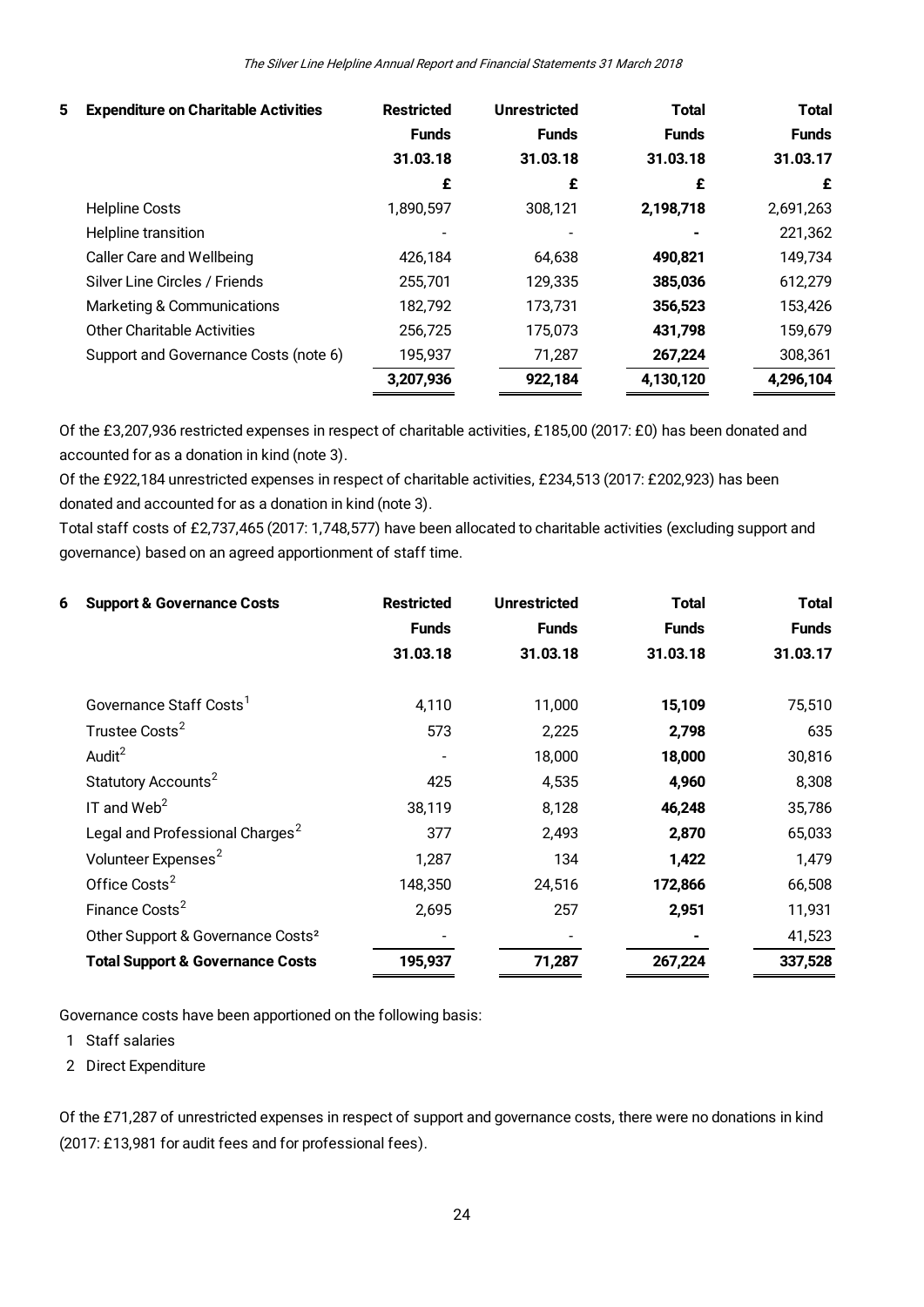|   | The Silver Line Helpline Annual Report and Financial Statements 31 March 2018 |                                           |                        |  |  |
|---|-------------------------------------------------------------------------------|-------------------------------------------|------------------------|--|--|
| 7 | <b>Tangible Fixed Assets</b>                                                  | <b>Fixtures, Fittings &amp; Equipment</b> | <b>Total</b>           |  |  |
|   |                                                                               | £                                         | £                      |  |  |
|   | <b>Cost or Valuation</b>                                                      |                                           |                        |  |  |
|   | As at 1 April 2017                                                            | 81,824                                    | 81,824                 |  |  |
|   | Additions                                                                     | 103,066                                   | 103,066                |  |  |
|   | As at 31 March 2018                                                           | 184,891                                   | 184,891                |  |  |
|   | <b>Depreciation</b>                                                           |                                           |                        |  |  |
|   | As at 1 April 2017                                                            | 29,403                                    | 29,403                 |  |  |
|   | Charge for the period                                                         | 25,784                                    | 25,784                 |  |  |
|   | As at 31 March 2018                                                           | 55,187                                    | 55,187                 |  |  |
|   | <b>Net Book Value</b>                                                         |                                           |                        |  |  |
|   | As at 31 March 2017                                                           | 52,422                                    | 52,422                 |  |  |
|   | As at 31 March 2018                                                           | 129,704                                   | 129,704                |  |  |
| 8 | <b>Investments</b>                                                            |                                           | <b>Shares in Group</b> |  |  |
|   |                                                                               |                                           | <b>Undertakings</b>    |  |  |
|   |                                                                               |                                           | £                      |  |  |
|   | <b>Cost and Net Book Value</b>                                                |                                           |                        |  |  |
|   | As at 1 April 2017                                                            |                                           | $\mathbf{1}$           |  |  |
|   | As at 31 March 2018                                                           |                                           | 1                      |  |  |

The charitable company holds 100% of the ordinary share capital in The Silver Line Helpline Enterprises Limited, a company registered in England and Wales. At 31 March 2018, The Silver Line Helpline Enterprises Limited had aggregate share capital and reserves amounting to £1. There were no transactions in the year.

| aggregate share capital and reserves amounting to $£1$ . There were no transactions in the year. |              |              |
|--------------------------------------------------------------------------------------------------|--------------|--------------|
| 9<br><b>Debtors</b>                                                                              | <b>Total</b> | <b>Total</b> |
|                                                                                                  | 31.03.18     | 31.03.17     |
|                                                                                                  | £            | £            |
| <b>Trade Debtors</b>                                                                             | 8,948        |              |
| Amounts due from subsidiary undertaking                                                          | 2,474        | 8,012        |
| Other debtors                                                                                    | 59,671       | 41,887       |
| Prepayments and accrued income                                                                   | 56,586       | 31,544       |
|                                                                                                  | 127,679      | 81,443       |
|                                                                                                  |              |              |

Financial assets that are debt instruments measured at amortised cost included in other debtors and accrued income amounted to £10,330 (2017: £33,372).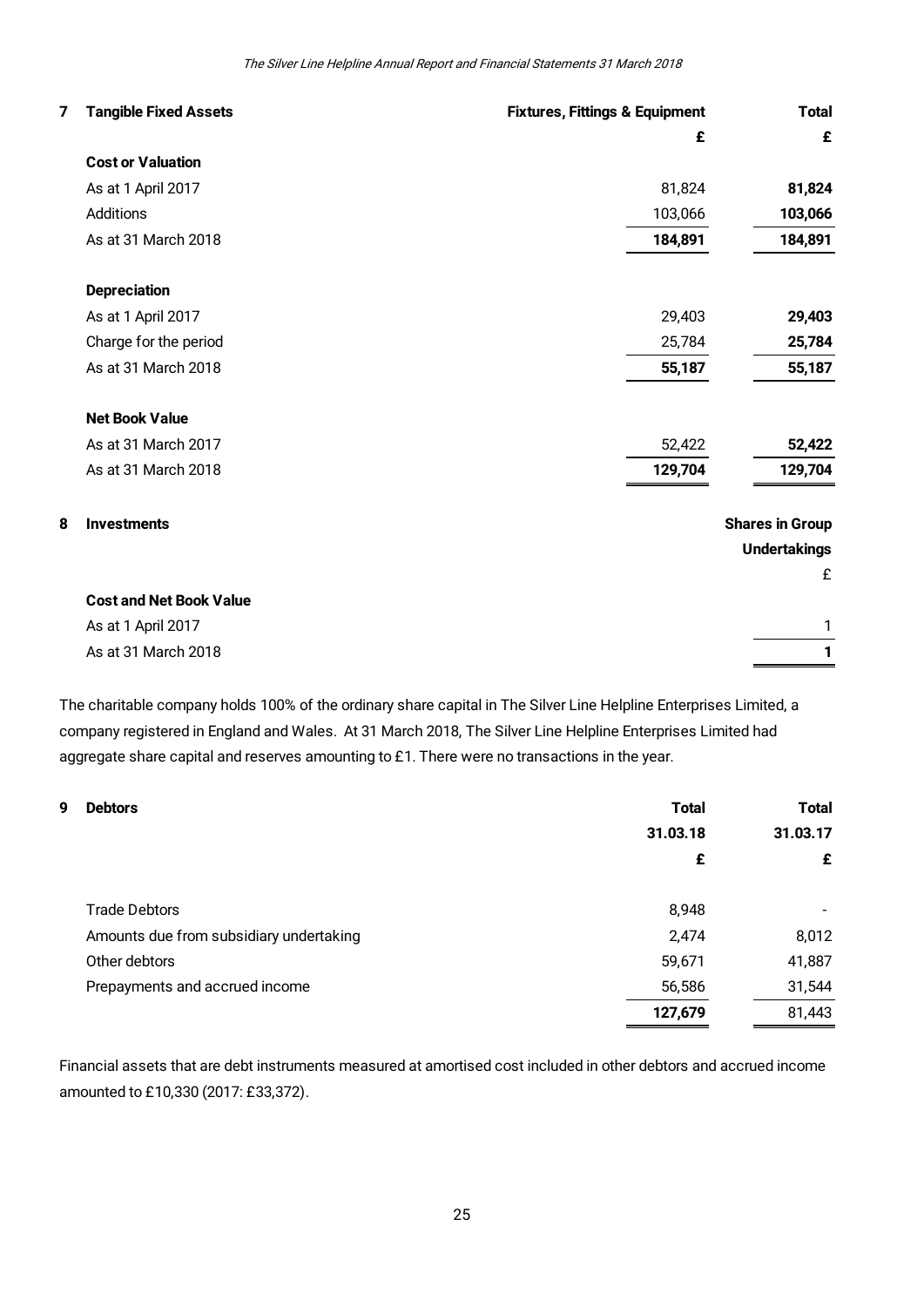| 10 Creditors                           | Total    | Total    |
|----------------------------------------|----------|----------|
|                                        | 31.03.18 | 31.03.17 |
|                                        | £        | £        |
| Trade creditors                        | 44,191   | 84,754   |
| Amounts owed to subsidiary undertaking |          | 1        |
| Payroll taxes                          | 45,572   | 50,795   |
| Other creditors                        | 99,709   | 5,476    |
| Accruals                               | 42,701   | 111,061  |
|                                        | 232,174  | 252,087  |

Financial liabilities measured at amortised cost included in trade creditors, other creditors and accruals amounted to £180,601 (2017: £150,763).

| <b>11 Unrestricted Funds</b> | As at    | Incoming                 | Outgoing         | <b>Fund</b>              | As at    |
|------------------------------|----------|--------------------------|------------------|--------------------------|----------|
|                              | 31.03.17 | <b>Resources</b>         | <b>Resources</b> | <b>Transfers</b>         | 31.03.18 |
|                              | £        |                          |                  |                          | £        |
| <b>Unrestricted Funds</b>    | 9,286    | 1,635,263                | (1, 223, 333)    | (93, 709)                | 327,508  |
| <b>Designated Funds</b>      | 52,422   | $\overline{\phantom{a}}$ | (23,999)         | 93,709                   | 122,132  |
|                              | 61,708   | 1.635.263                | (1, 247, 332)    | $\overline{\phantom{0}}$ | 449,639  |

Income received as unrestricted funds includes grants from the Esmée Fairbarn Foundation for £150,000 and the People's Postcode Lottery for £450,000.

Where the charity received funding to enable it to purchase fixed assets, the cost of the assets, less the depreciation charged during the year, has been transferred to a designated fund.

| <b>12 Restricted Funds</b>    | As at    | Incoming         | Outgoing         | <b>Fund</b>      | As at    |
|-------------------------------|----------|------------------|------------------|------------------|----------|
|                               | 31.03.17 | <b>Resources</b> | <b>Resources</b> | <b>Transfers</b> | 31.03.18 |
|                               | £        | £                | £                | £                | £        |
| <b>Big Lottery</b>            | 494,202  | 1,925,000        | (2, 419, 202)    |                  |          |
| <b>ASDA Foundation</b>        | 100,921  | 625,000          | (476, 843)       |                  | 249,078  |
| BT (Donation in Kind)         |          | 140,000          | (140,000)        |                  |          |
| Eighty-Eight Foundation       |          | 100,000          | (279)            |                  | 99,721   |
| <b>Other Restricted Funds</b> | 22,205   | 274,700          | (204, 126)       |                  | 92,779   |
|                               | 617,328  | 3,064,700        | (3, 240, 450)    |                  | 441,579  |
|                               |          |                  |                  |                  |          |

The Big Lottery Fund was awarded to cover helpline costs.

The ASDA Foundation grant was awarded to support the Nightime and Weekend Helpline and Silver Letters.

The Donation in Kind from BT is also shown as a restricted fund in Note 3.

The Eight-Eight Foundation Grant was awarded to support Caller Care on the helpline.

Other restricted funds represent funds wilth balancs under £30,000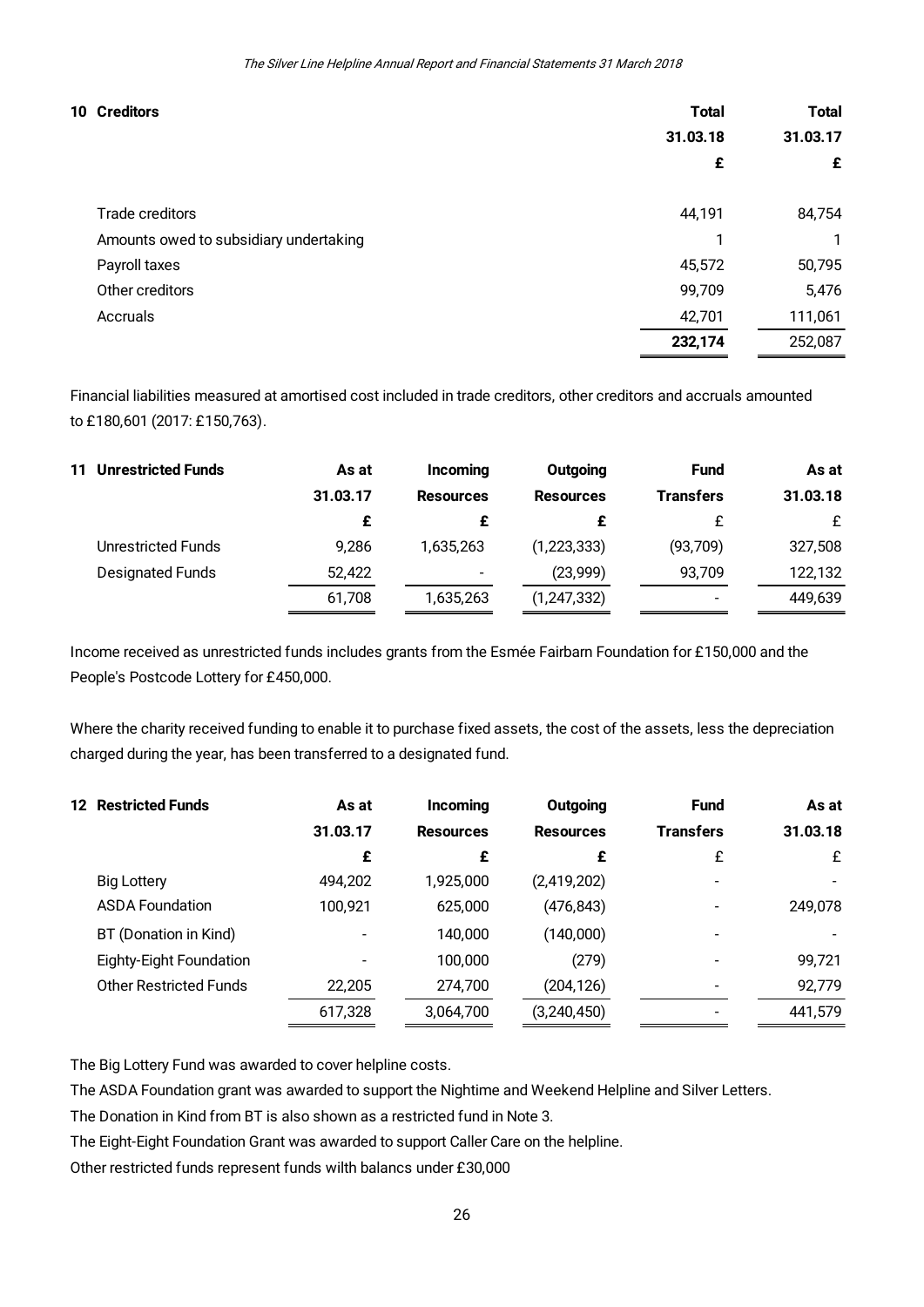#### **13 Trustee Remuneration, Trustees' Benefits and Staff Costs**

The Trustees were not paid and received no other benefits from employment with the charity during the year (2017: £nil). During the year, travel and expenses amounting to £211(2017: £339) were reimbursed to one Trustee (2017: one). No Trustees received payment for professional or other services supplied to the Charity (2017: £nil).

The Key Management Personnel of the Charity comprise the Trustees and Chief Executive Officer, the Director of Operations, the Director of Income Generation and the Director of Information Strategy. The total employee benefits of Key Management Personnel total £266,992 (2017: £313,035 ). Of the total employee benefits, £55,000 (2017: £55,000) has been donated and accounted for as a donation in kind (see note 3).

|                              | $\overline{\phantom{a}}$ |              |
|------------------------------|--------------------------|--------------|
| 14 Staff Costs               | <b>Total</b>             | <b>Total</b> |
|                              | 31.03.18                 | 31.03.17     |
|                              | £                        | £            |
| <b>Wages and Salaries</b>    | 2,694,099                | 1,999,563    |
| <b>Social Security Costs</b> | 189,230                  | 158,925      |
| <b>Pension Contributions</b> | 52,329                   | 13,549       |
|                              | 2,935,659                | 2,172,036    |

During the current year one employee received total benefits of between £60,000 and £70,000 and one employee received total benefits of between £80,000 and £90,000 (2017: 1 employee between £90,000 and £100,000). Staff costs have been allocated to the expense category in accordance with an appropriate allocation of staff time spent in relation to activities undertaken.

| 2018          | 2017          |
|---------------|---------------|
| <b>Number</b> | <b>Number</b> |
| 3             | 5             |
| 180           | 112           |
| 12            | 7             |
| <b>Total</b>  | <b>Total</b>  |
| 31.03.18      | 31.03.17      |
| £             | £             |
| 18,000        |               |
|               | 30,816        |
|               | 53,261        |
| 18,000        | 84,077        |
|               |               |

#### **16 Liability of Members**

The Charity does not have share capital and is limited by guarantee. In the event of the Charity being wound up each member is liable to contribute £10. As at 31st March 2018, there were 12 members (2017: 8 members).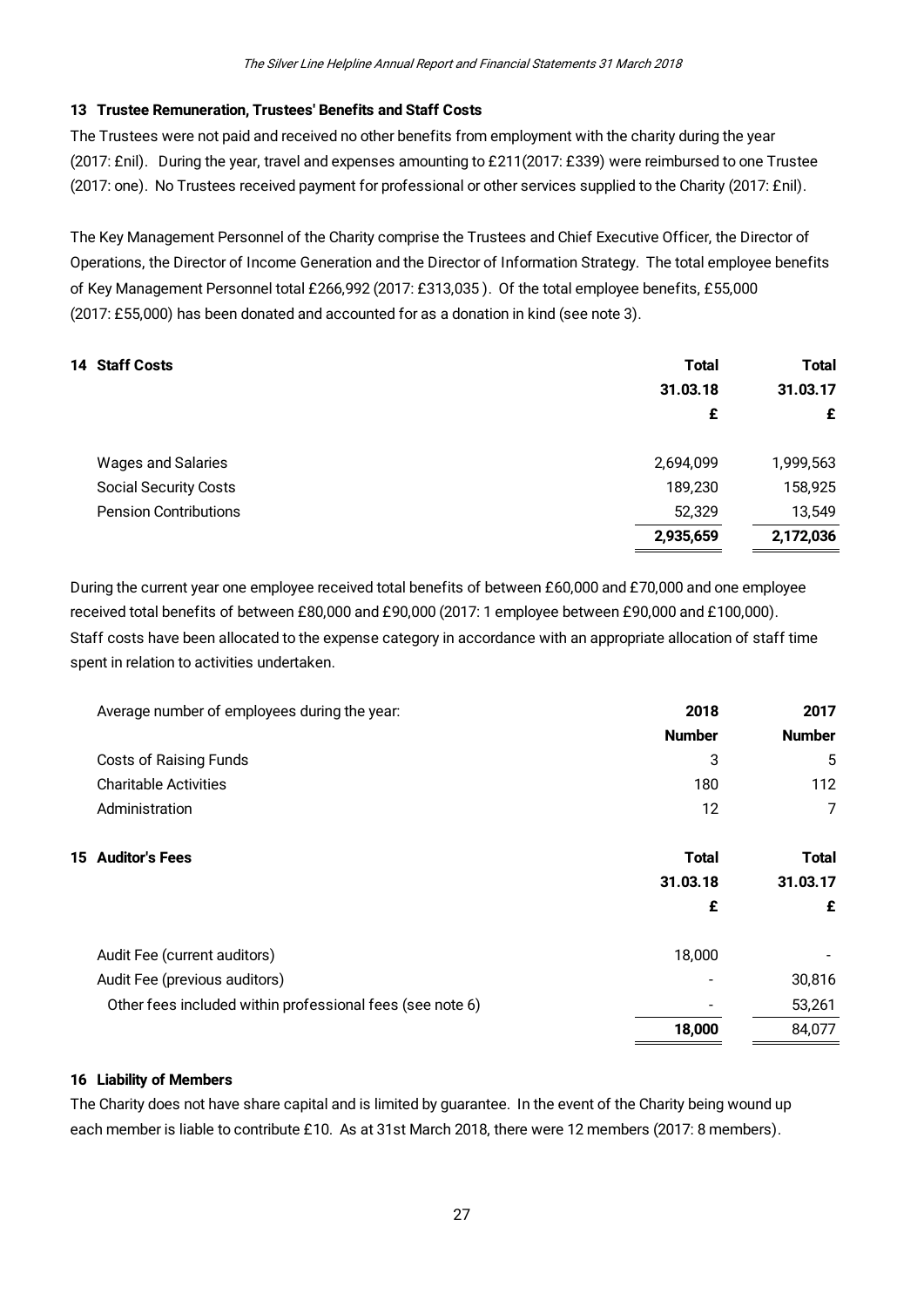#### **17 Related Party Transactions**

Lorraine Jackson was a Trustee of the ASDA Foundation until March 2017, from which The Silver Line received a grant totalling £625,000.

The charity received a total of £12,200 as a result of honey sold by Fortnum & Mason (donated by Royal Patron, HRH Duchess of Cornwall).

During the year, the Charity received donations from two Trustees amounting to £2,854 (2017: £18,000).

During the year the Charity did not receive any income on behalf of The Silver Line Helpline Enterprises Limited (the 'subsidiary') (2017: £493). The charity did not incur any expenditure on behalf of the subsidiary (2017: £3,265). At 31 March 2018, the balance due from the charity to the subsidiary amounted to £2,473 (2017: £8,012).

#### **18 Control**

The Trustees consider there to be no ultimate controlling party.

| <b>Total</b> | <b>Unrestricted</b> | <b>Restricted</b> | Analysis of Net Assets Between Funds 2018<br>19 |
|--------------|---------------------|-------------------|-------------------------------------------------|
| <b>Funds</b> | <b>Funds</b>        | <b>Funds</b>      |                                                 |
| 31.03.18     | 31.03.18            | 31.03.18          |                                                 |
| £            | £                   | £                 |                                                 |
| 129,704      | 129,704             |                   | <b>Fixed Assets</b>                             |
| 993,687      | 552,108             | 441,579           | <b>Current Assets</b>                           |
| (232, 174)   | (232, 174)          |                   | <b>Current liabilities</b>                      |
| 891,217      | 449,638             | 441,579           |                                                 |
| <b>Total</b> | <b>Unrestricted</b> | <b>Restricted</b> | Analysis of Net Assets Between Funds 2017       |
| <b>Funds</b> | <b>Funds</b>        | <b>Funds</b>      |                                                 |
| 31.03.17     | 31.03.17            | 31.03.17          |                                                 |
| £            | £                   | £                 |                                                 |
| 52,423       | 52,423              |                   | <b>Fixed Assets</b>                             |
| 797,257      | 146,537             | 650,720           | <b>Current Assets</b>                           |
| (170, 644)   | (137, 252)          | (33, 392)         | <b>Current liabilities</b>                      |
| 679,036      | 61,708              | 617,328           |                                                 |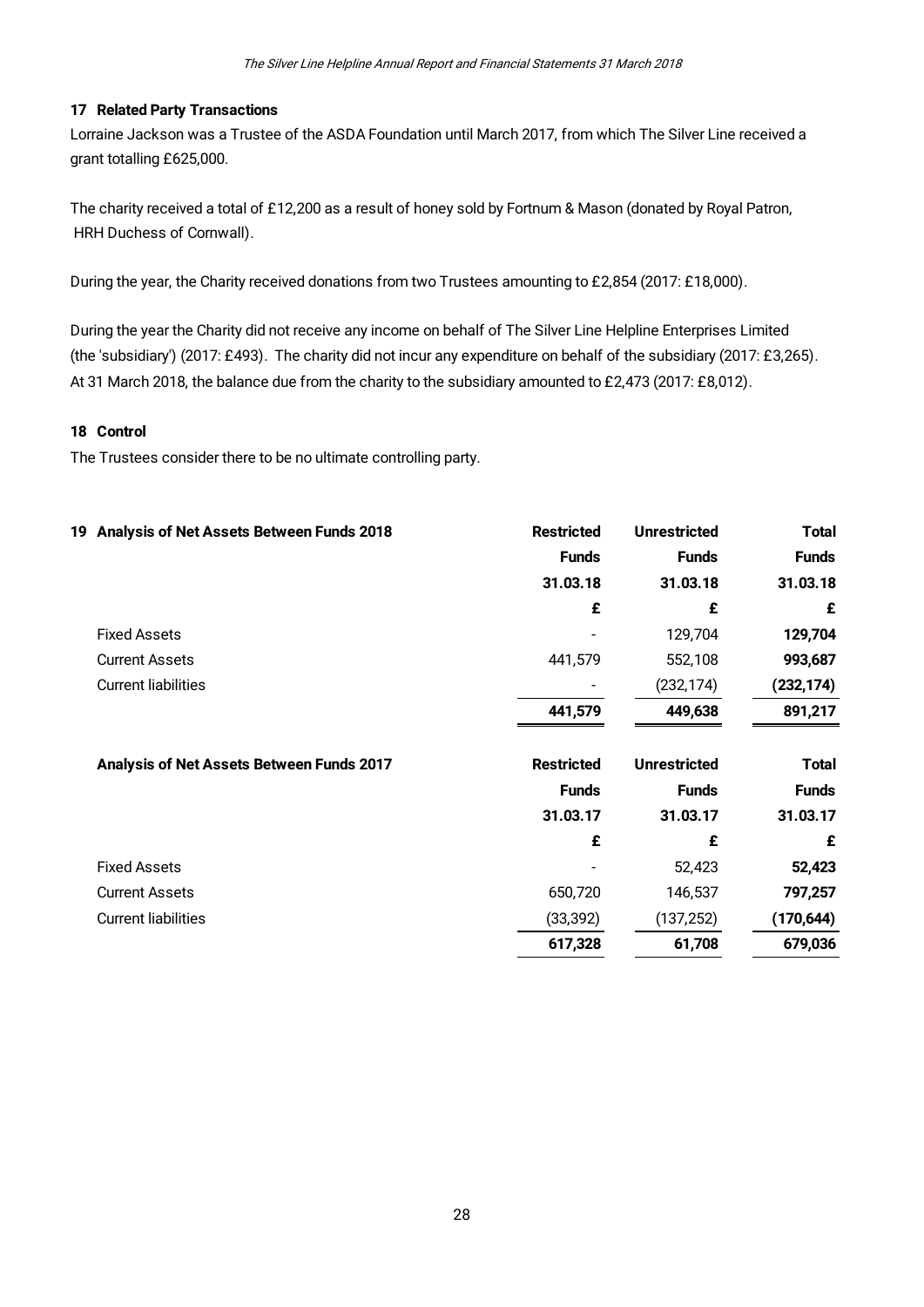| <b>20 Financial Commitments</b>                                          | <b>Total</b> | <b>Total</b> |
|--------------------------------------------------------------------------|--------------|--------------|
| The charity has total commitments under non-cancellable operating leases | 31.03.18     | 31.03.17     |
| as shown:                                                                | £            | £            |
| Not later than one year                                                  | 229.390      | 66,740       |
| Later than one year and not later than five years                        | 652.871      | 238,760      |
|                                                                          | 882.261      | 305,500      |

At 31 March 2018, the Charity had two commitments under licence to occupy its premises in London and Blackpool, a HR contract and a lease agreement for the new Helpline phone system.

| 21 Comparative SOFA                  | <b>Restricted</b>            | <b>Unrestricted</b> | <b>Total</b> |
|--------------------------------------|------------------------------|---------------------|--------------|
|                                      | <b>Funds</b>                 | <b>Funds</b>        | <b>Funds</b> |
|                                      | 31.03.17                     | 31.03.17            | 31.03.17     |
|                                      | £                            | £                   | £            |
| <b>Income</b>                        |                              |                     |              |
| Income from donations and legacies   | 3,325,215                    | 1,801,130           | 5,126,345    |
| Investment income                    | $\qquad \qquad \blacksquare$ | 25                  | 25           |
| <b>Total Income</b>                  | 3,325,215                    | 1,801,155           | 5,126,370    |
| <b>Expenditure</b>                   |                              |                     |              |
| Expenditure on raising funds         | 30,760                       | 359,261             | 390,021      |
| Expenditure on charitable activities | 2,799,669                    | 1,496,435           | 4,296,104    |
| <b>Total Expenditure</b>             | 2,830,428                    | 1,855,696           | 4,686,125    |
| Net Income / (expenditure) for the   |                              |                     |              |
| year and net movement in funds       | 494,787                      | (54, 542)           | 440,245      |
|                                      |                              |                     |              |